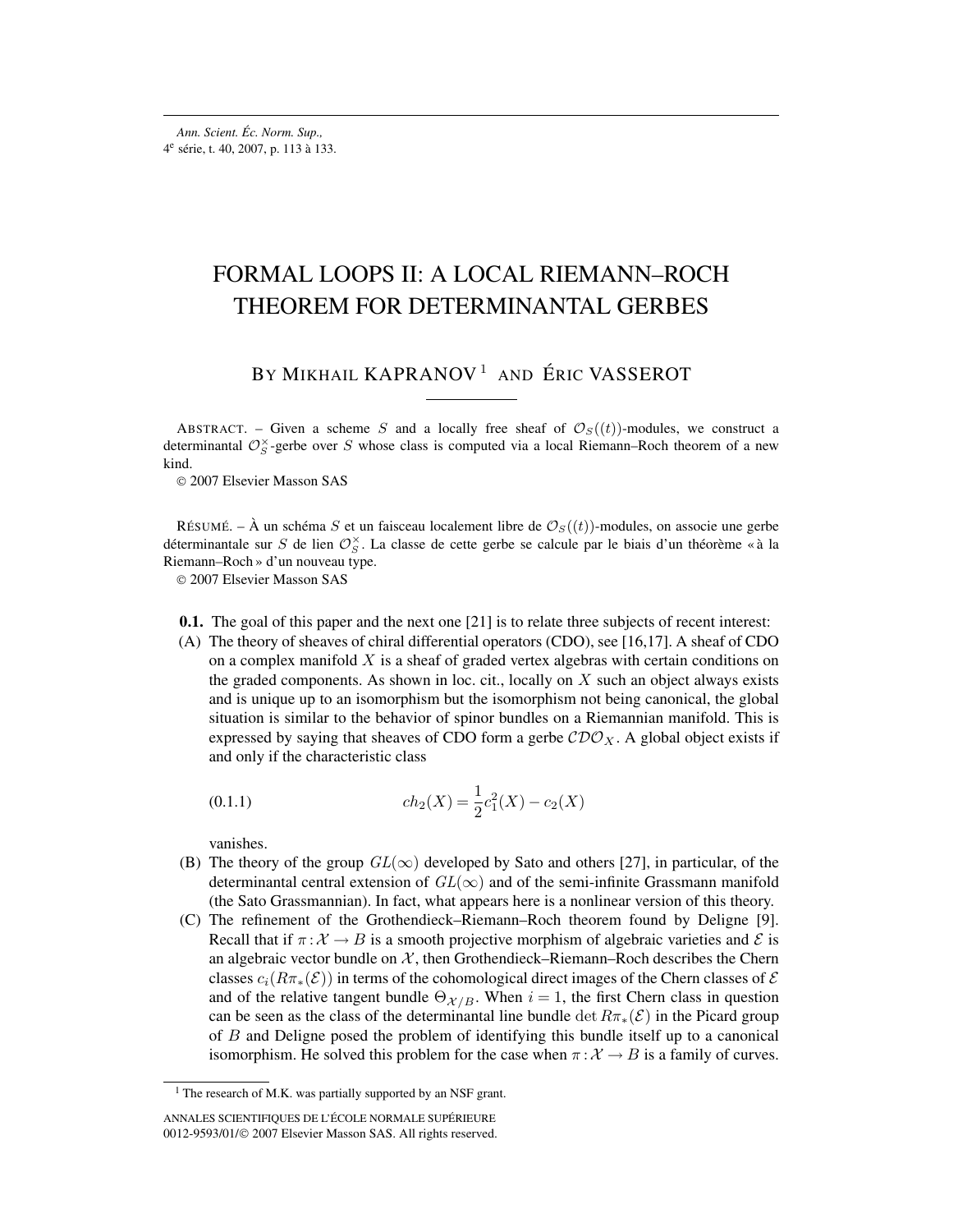Our theory uncovers a new, deeper level of this subject: that of a "local" version of Deligne–Riemann–Roch describing determinantal gerbes, not determinantal line bundles.

**0.2.** The relation (A)–(B) proceeds via the ind-scheme  $\mathcal{L}(X)$  of formal loops introduced in [20]. It contains the scheme  $\mathcal{L}^0(X)$  of formal arcs, see [15]. They are algebro-geometric analogs of the Frechet manifolds

(0.2.1) 
$$
LX = C^{\infty}(S^1, X), \qquad L^0 X = Hol(D^2, X),
$$

where  $D^2$  is the unit disk  $\{|z| \leq 1\}$  and Hol stands for the space of holomorphic maps smooth on the boundary.

Sato's theory of  $GL(\infty)$  can be developed in two versions. The formal version works with a locally linearly compact topological vector space V such as the space  $\mathbb{C}((t))$  with the t-adic topology. The group  $GL(\infty)$  is then interpreted as the group of continuous automorphisms of V. This is the version we adopt in the main body of the paper. The Hilbert version starts with a Hilbert space H equipped with a polarization: a class of splittings  $H = H_+ \oplus H_-$  defined up to some equivalence, see [27]. The group  $GL(\infty)$  is interpreted as the group of bounded linear automorphisms preserving the polarization. In both cases one has a Grassmann-type variety  $\mathcal G$ (the Sato Grassmannian) and a determinantal line bundle  $\Delta$  on  $\mathcal{G} \times \mathcal{G}$  making  $\mathcal{G}$  into a set of objects of a  $\mathbb{C}^{\times}$ -gerbe acted upon by  $GL(\infty)$ .

A nonlinear version of the theory should involve infinite-dimensional manifolds with a  $GL(\infty)$ -structure in the tangent bundle. In the sequel to this paper [21] we develop a convenient formalization of this idea in the algebro-geometric setting. The corresponding objects are locally compact smooth ind-schemes, introduced in [20]. Their tangent spaces possess a  $GL(\infty)$ structure in the formal version above. In particular, for such an ind-scheme  $Y$  we have the relative Sato Grassmannian  $\mathcal{G} \to Y$  and a determinantal line bundle  $\Delta$  on  $\mathcal{G} \times_Y \mathcal{G}$  which gives rise to an  $\mathcal{O}_Y^{\times}$ -gerbe  $Det_Y$ . The "determinantal anomaly" of Y is the class of  $Det_Y$  in the group  $H^2(Y, \mathcal{O}_Y^{\times})$  classifying  $\mathcal{O}_Y^{\times}$ -gerbes. An example is provided by  $Y = \mathcal{L}X$ . It turns out that it is precisely this gerbe that governs sheaves of CDO. In other words, the anomaly in constructing CDO is precisely the determinantal anomaly for the loop space [21].

Our main result, Theorem 5.3.1, has the following consequence. The class  $[Det_{CX}] \in$  $H^2(\mathcal{L}X,\mathcal{O}^{\times})$  is equal to the image of the characteristic class (0.1.1) under the transgression map (tame symbol)

$$
\tau: H^2(X, K_2(\mathcal{O}_X)) \to H^2(\mathcal{L}X, \mathcal{O}^\times).
$$

**0.3.** The above identification of  $[\text{Det}_{\mathcal{L}X}]$  can be seen as a particular case of a Riemann– Roch-type result for determinantal gerbes, and it is this Riemann–Roch theorem for gerbes that constitutes the main result of this paper. It is easier to explain the situation in the  $C^{\infty}$ -framework (0.2.1). Let  $\Sigma$  be an oriented  $C^{\infty}$ -manifold diffeomorphic to  $S^1$  and E a  $C^{\infty}$  complex vector bundle on  $\Sigma$ . We have then the space of smooth sections  $\Gamma^{C^{\infty}}(\Sigma, E)$  and its Hilbert space completion  $H = \Gamma^{L^2}(\Sigma, E)$ . The latter can be defined using any Riemannian metric on  $\Sigma$  and Hermitian metric on  $E$  and is independent, as a topological vector space, of the choices. It has a canonical  $GL(\infty)$ -structure. To define it, one realizes  $\Sigma$  as the boundary of a holomorphic disk D and extends E to a holomorphic bundle E on D. Then one takes  $H_{+} = \Gamma^{\text{hol}}(D, \mathcal{E})$  (holomorphic sections) and the resulting  $GL(\infty)$ -structure is independent on the choice of D, E. Now, let  $p:\Sigma \to B$  be a smooth  $S^1$ -fibration over a  $C^{\infty}$  (or Frechet) manifold B and suppose that fibers of p are oriented. If E is a smooth vector bundle on  $\Sigma$ , we have a "bundle of vector spaces with  $GL(\infty)$ -structure" on B, namely the  $L^2$ -direct image  $p_*^{L^2}(E)$ . It gives a gerbe  $Det(p_*E)$  with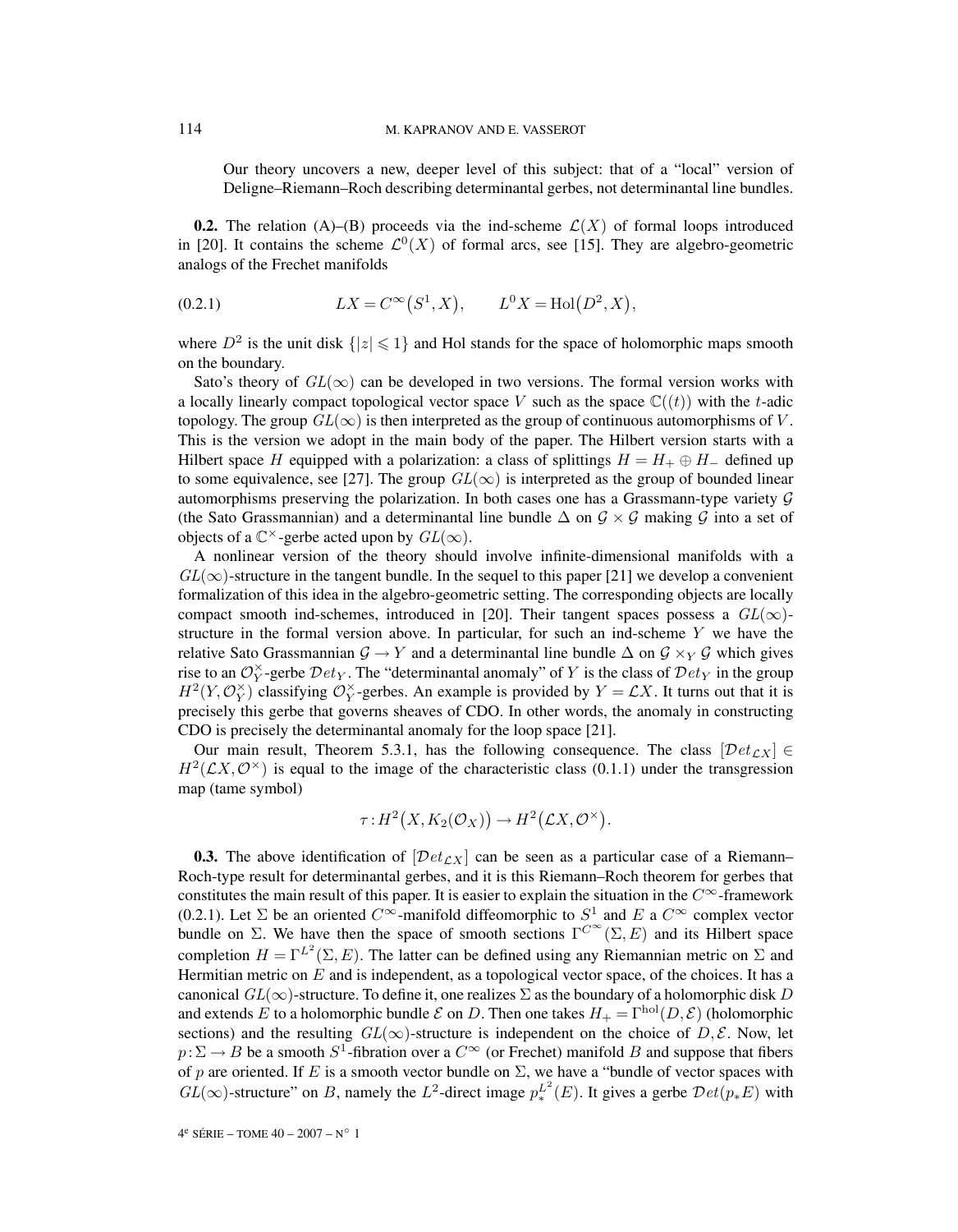band (or "lien")  $\mathcal{O}_B^{\times}$ , the sheaf of invertible  $C^{\infty}$ -functions and hence gives a class

$$
(0.3.1) \qquad \qquad [\mathcal{D}et(p_*E)] \in H^2(B,\mathcal{O}_B^\times).
$$

Denoting by  $\delta: H^2(B, \mathcal{O}_B^{\times}) \to H^3(B, \mathbb{Z})$  the coboundary map of the exponential sequence, we get a class  $\delta[\mathcal{D}et(p_*E)] \in H^3(B,\mathbb{Z})$ . For  $B = LX$  the tangent bundle  $\Theta_{LX}$  can be represented as  $p_*ev^*(\Theta_X)$  where in the diagram

$$
(0.3.2) \t\t LX \xleftarrow{p} S^1 \times LX \xleftarrow{\text{ev}} X
$$

p is the projection and ev is the evaluation map. The class  $[Det_{LX}] \in H^2(LX, \mathcal{O}^\times)$  is a particular case of (0.3.1).

Now, the "local Riemann–Roch" for a smooth circle fibration  $p:\Sigma \to B$  says that after inverting 2, one has

$$
(0.3.3) \qquad \delta\big[\mathcal{D}et(p_*E)\big] = \int\limits_{\Sigma/B} \bigg(\frac{1}{2}c_1^2(E) - c_2(E)\bigg) \in H^3(B,\mathbb{Z}) \otimes \mathbb{Z}\bigg[\frac{1}{2}\bigg],
$$

where  $\int_{\Sigma/B} H^4(\Sigma, \mathbb{Z}) \to H^3(B, \mathbb{Z})$  is the cohomological push-forward. This theorem and its higher-dimensional version (see below) will be proved in a subsequent paper. The main result of the present paper (Theorem 5.3.1) is a formal version of (0.3.3) (with formal Laurent series replacing functions on  $S<sup>1</sup>$  for the trivial fibration.

**0.4.** Theorem 5.3.1 can in fact be seen as a statement comparing two central extensions of the loop group  $GL_N((t))$  (or  $L(GL_N)$  in the analytic setting). If G is a simple, simply connected algebraic group over  $\mathbb C$ , then the group of central extensions of  $G((t))$  by  $\mathbb C^{\times}$  is generated by the class of the so-called "primitive" extension which goes back to the works of Moore [25] and Matsumoto [24]. For  $G = SL<sub>N</sub>$  the primitive extension (or the universal central extension with center  $K_2$ ) was related with the second Chern class by S. Bloch [3]. It is also well known in the theory of Kac–Moody groups [27,22] that the primitive extension for  $SL_N((t))$  is precisely the determinantal one. Combined together, these observations can be used to prove a particular case of (0.3.3): that for E with  $\det(E)$  trivial, we have

$$
(0.4.1) \t\t \delta[\mathcal{D}et(p_*(E)] = -\int_{\Sigma/B} c_2(E).
$$

The case of more general reductive groups  $G$  is more complicated and was studied in [7] and other papers. Our result identifies the determinantal central extension of  $GL_N((t))$  with the extension coming from  $ch_2$ . It does not directly follow from the cited papers since we need an identification as a group ind-scheme, not as a discrete group.

The relation of  $(0.3.3)$  to Deligne-RR can be understood as follows. Suppose that B is a complex algebraic variety and  $\Sigma$  is embedded into a family  $\pi : \mathcal{X} \to B$  of algebraic curves, as in (0.1)(C) so that X is split into the "inside" and "outside" parts:  $\mathcal{X} = \mathcal{X}_+ \cup \mathcal{X}_-$ . Then every extension  $\mathcal{E}_+$  of E to a holomorphic bundle on  $\mathcal{X}_+$  gives an object  $[\mathcal{E}_+]$  of  $\mathcal{D}et(p_*E)$ . Similarly, an extension  $\mathcal{E}_-$  of E to a holomorphic bundle in  $\mathcal{X}_-$  gives another object  $[\mathcal{E}_-]$ . A choice of both  $\mathcal{E}_+$  and  $\mathcal{E}_-$  gives a holomorphic bundle  $\mathcal E$  on  $\mathcal X$  and

(0.4.2) 
$$
\text{Hom}_{\mathcal{D}et(p_*E)}([\mathcal{E}'_+],[\mathcal{E}''_+])=\det(R\pi_*\mathcal{E}).
$$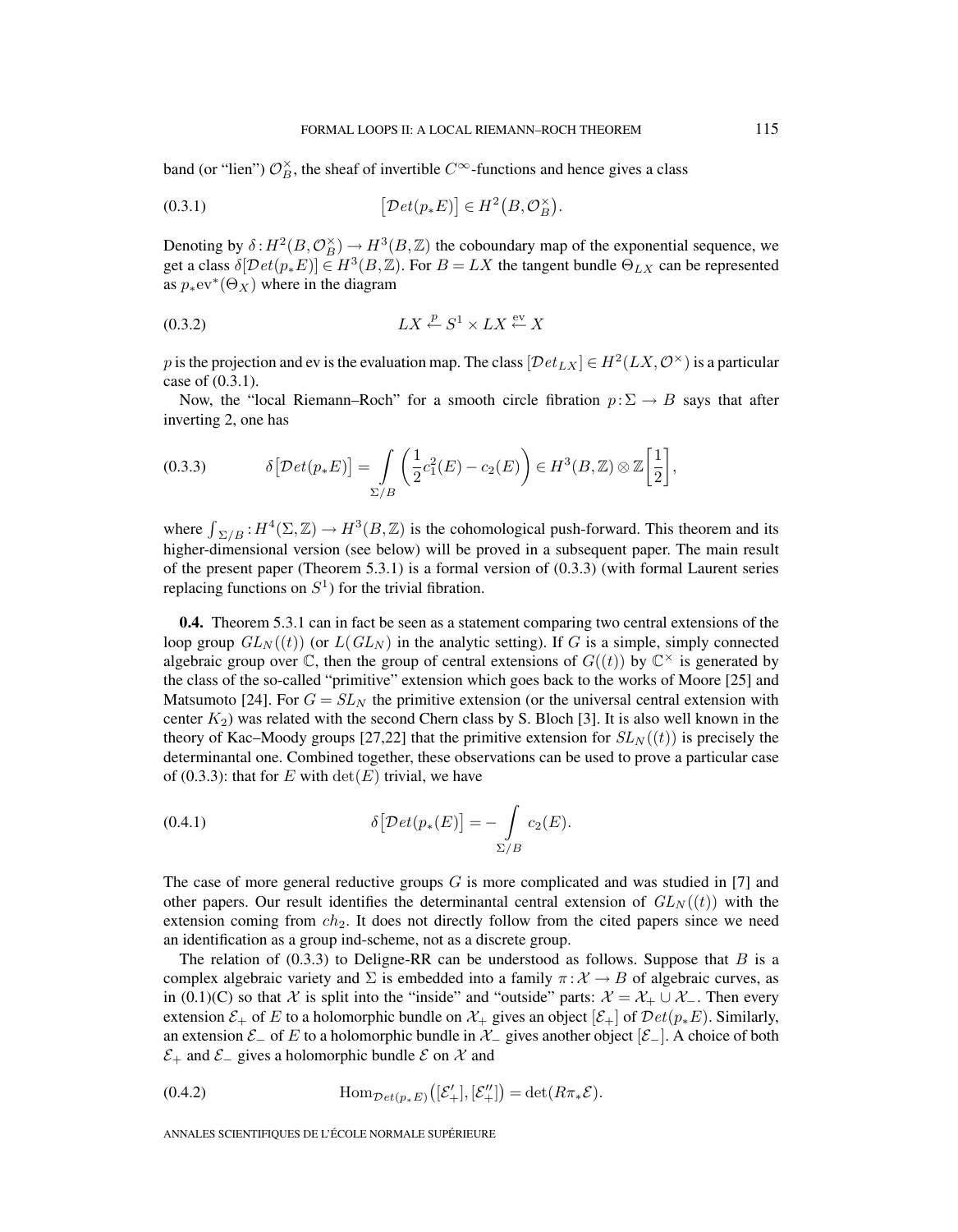So we recognize in (0.3.3) the beginning of the  $ch.Td$  quantity of the Riemann–Roch theorem.

Put differently, the relation of the Riemann–Roch theorem to (0.3.3) is similar to the relation of the self-duality of the Jacobian of a curve to the Cartier self-duality of the ind-group scheme  $GL_1((t))$  established by C. Contou-Carrère [8]. In fact, the Contou-Carrère symbol plays an important role in our approach.

**0.5.** The paper is organized as follows. The first section provides a necessary reminder on gerbes and their associated cohomology classes. Section 2 gives a background on ind-schemes. In particular, we discuss what is a sheaf or a gerbe on an ind-scheme. The determinantal gerbe is defined in Section 3. In Section 4 we study some particular ind-schemes, the ind-schemes of loops, and construct the transgression map (the Contou-Carrère symbol) from K-theory of a scheme to K-theory of its loop ind-scheme. Finally, in Section 5 we introduce the version of Chern classes convenient for our purposes and prove the local Riemann–Roch theorem. The proof uses some computations of Anderson and Pablos Romo [2] together with the reduction of central extensions of  $GL_N$  to those of  $SL_N$  along the lines of Brylinski and Deligne [7]. The final Section 6 explains the relation of our results to the theory of chiral differential operators.

#### **1. Reminder on gerbes**

Recall that a ringed space is a pair  $(S, \mathcal{A})$  where S is a topological space and A is a sheaf of rings on  $S$ . In this paper we will assume  $A$  commutative. A morphism of ringed sites

$$
f: (\mathcal{S}, \mathcal{A}) \to (\mathcal{T}, \mathcal{B})
$$

is a pair consisting of a continuous map

$$
f_\sharp\!:\!\mathcal{S}\to\mathcal{T}
$$

and a morphism of sheaves of rings on  $S$ 

$$
f^{\flat}: f_{\sharp}^{-1}(\mathcal{B}) \to \mathcal{A}.
$$

If  $M$  is a sheaf of  $\beta$ -modules on  $\mathcal T$ , we denote by

$$
f^*\mathcal{M}=f_\sharp^{-1}\mathcal{M}\otimes_{f_\sharp^{-1}\mathcal{B}}\mathcal{A}
$$

its inverse image in the sense of morphisms of ringed spaces. Note that we have a morphism  $f^*: H^i(\mathcal{T},\mathcal{M}) \to H^i(\mathcal{S}, f^*\mathcal{M}).$ 

If S is a topological space and F is a sheaf of abelian groups on S, then we can speak of F-gerbes (= gerbes with band or "lien"  $\mathcal F$ , see [6]). Recall that such a gerbe  $\mathcal G$  consists of the following data:

- (1) A category  $\mathcal{G}(U)$  given for all open  $U \subset \mathcal{S}$ , the restriction functors  $r_{UV} : \mathcal{G}(U) \to \mathcal{G}(V)$ given for any morphism  $V \to U$ , and natural isomorphisms of functors  $s_{UVW} : r_{VW} \circ$  $r_{UV} \Rightarrow r_{UW}$  given for each  $W \rightarrow V \rightarrow U$  and satisfying the transitivity conditions.
- (2) The structure of  $\mathcal{F}(U)$ -torsor on each  $\text{Hom}_{\mathcal{G}(U)}(x, y)$  compatible with the  $r_{UV}$  and such that the composition of morphisms is bi-additive.

These data have to satisfy the local uniqueness and gluing properties for which we refer to [6]. By a sheaf of F-groupoids we will mean a sheaf of categories C on S (so both Ob C and Mor C are sheaves of sets) in which each  $\text{Hom}_{\mathcal{C}(U)}(x, y)$  is either empty or is made into an  $\mathcal{F}(U)$ -torsor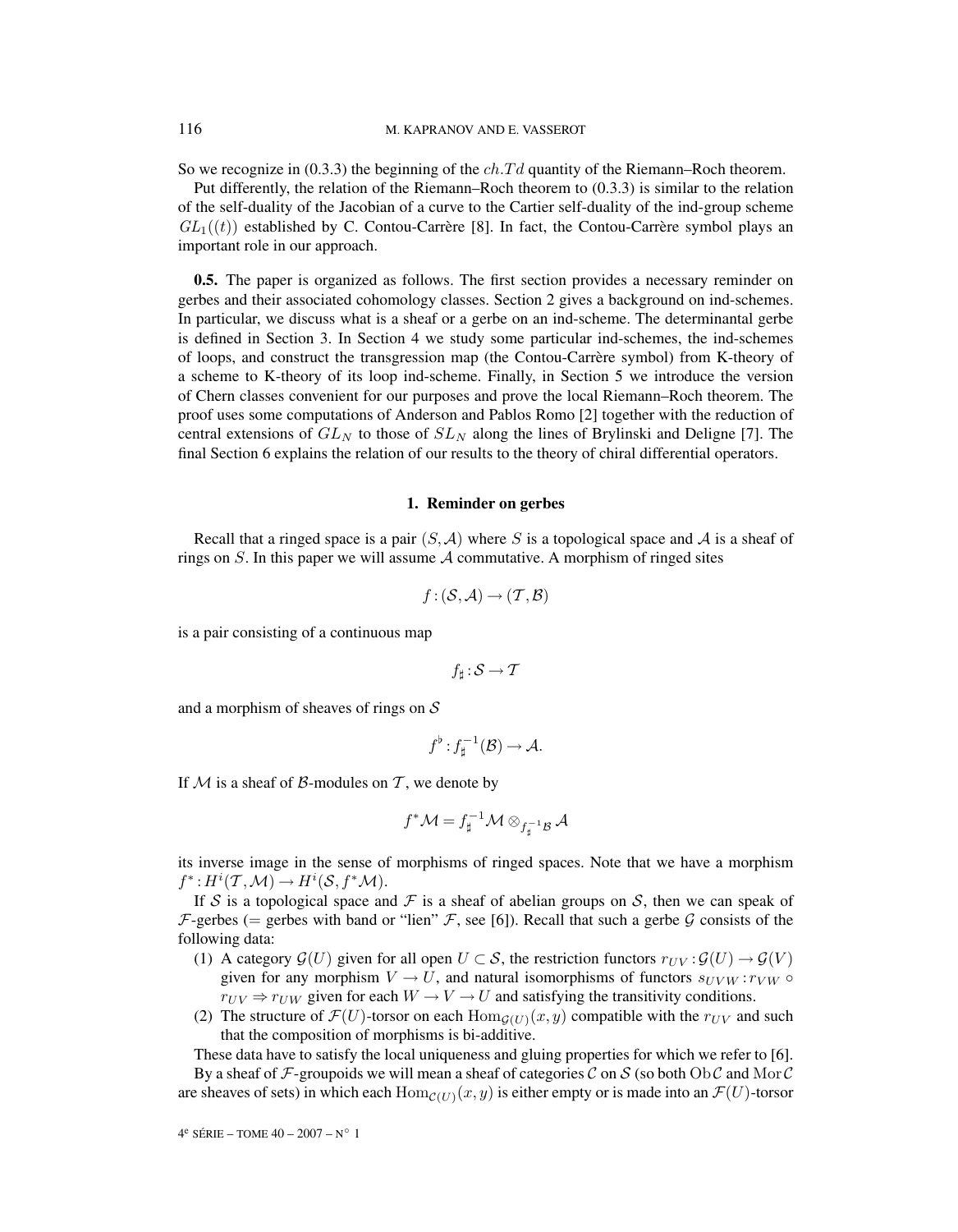so that the composition is  $\mathcal F$ -bilinear. A sheaf C of  $\mathcal F$ -groupoids is called locally connected if locally on S all the  $Ob \mathcal{C}(U)$  and  $Hom_{\mathcal{C}(U)}(x, y)$  are nonempty.

Each sheaf of  $\mathcal F$ -groupoids can be seen as a fibered category over S, in fact it is a pre-stack, see, e.g., [23, Definition 3.1]. Recall that for any pre-stack  $C$  there is a canonical associated stack  $\mathcal{C}^{\sim}$ . See, e.g., loc. cit. Lemma 3.2. If C is a locally connected sheaf of  $\mathcal{F}$ -groupoids, then C<sup>∼</sup> is an F-gerbe. We will refer to this procedure as "gerbification" (analog of sheafification).

As well known (see, e.g., [6]), the set formed by  $\mathcal{F}\text{-gerbes}$  up to equivalence is identified with  $H^2(\mathcal{S},\mathcal{F})$ . Given an F-gerbe G, we denote by  $[\mathcal{F}] \in H^2(\mathcal{S},\mathcal{F})$  its class. Given a sheaf C of  $\mathcal F$ -groupoids, we denote by  $[\mathcal C]$  the class of the corresponding gerbe.

#### **2. Ind-schemes and their cohomology**

Let F be a field. By  $\text{Sch}_F$  we denote the category of F-schemes. If S is a scheme, then by  $S_{\text{Zar}}$  we denote the underlying topological space with the Zariski topology.

As in [20], by an ind-scheme over F we will mean an ind-object of  $\text{Sch}_F$  of the form " $\lim_{\longrightarrow}$ "Y<sup>\"</sup> where  $\alpha$  runs in a filtered poset A, Y<sup>\"</sup> are quasicompact schemes (not necessarily of finite type) and the structural maps  $Y^{\alpha} \to Y^{\alpha'}$  are closed embeddings. We denote by  $\mathbf{Isch}_{F}$ the category of ind-schemes over F. In the case  $F = \mathbb{C}$  we write simply **Sch** and **Isch**.

As with any ind-object, we can identify an ind-scheme  $Y = \lim_{n \to \infty} Y^{\alpha}$  with the functor  $h_Y = \lim \text{Hom}(-, Y^{\alpha})$  on  $\text{Sch}_F$ . Let  $\text{Aff}_F \subset \text{Sch}_F$  be the subcategory of affine schemes, dual to  $\mathbf{Alg}_F$ , the category of commutative F-algebras. It is well known that Y is determined by the restriction of  $h<sub>Y</sub>$  to  $\mathbf{Aff}_{F}$  which can be regarded as a covariant functor on  $\mathbf{Alg}_{F}$ .

The subcategory of ind-affine ind-schemes over  $F$  is dual to that of pro-algebras over  $F$ , i.e., pro-objects " $\lim_{\alpha} A_{\alpha}$  over  $\mathbf{Alg}_F$  with the structure morphisms being surjective. Such a pro-algebra can be identified with the complete topological algebra  $\lim_{\alpha \to 0} A_{\alpha}$  with the projective limit topology (compare [18]). For a pro-algebra  $A = \lim_{\alpha \to 0} A_{\alpha}$  we denote by  $\text{Spf}(A) =$ " $\lim_{n \to \infty}$ "Spec( $A_{\alpha}$ ) the corresponding ind-affine ind-scheme. We also define the Laurent series algebra of A as follows:

$$
A((t)) = \lim_{\leftarrow} A_{\alpha}((t)).
$$

Note that elements of  $A((t))$  can be represented by formal series  $\sum_{i=-\infty}^{\infty} a_i t^i$  with  $a_i$  being elements of the topological algebra  $\lim_{\alpha \to 0} A_{\alpha}$ . These series are allowed to be infinite in both directions with the condition that the  $a_i \rightarrow 0$  as  $i \rightarrow -\infty$ .

For an ind-scheme  $Y =$  " $\lim_{\Delta x \to 0} Y^{\alpha}$  we denote by  $Y_{\text{Zar}} = \lim_{\Delta x \to 0} Y^{\alpha}_{\text{ar}}$  the inductive limit of the  $Y_{\text{Zar}}^{\alpha}$  in the category of topological spaces. Thus an open set in  $Y_{\text{Zar}}$  is the same as a compatible system of Zariski open subsets  $U^{\alpha} \subset Y^{\alpha}$ .

**2.1.** DEFINITION. – A natural sheaf on the category of  $\text{Sch}_F$  is a system  $\mathcal F$  consisting of a Zariski sheaf  $\mathcal{F}_Y$  given for each scheme Y and a morphism of sheaves  $u_f : f^{-1}(\mathcal{F}_{Y'}) \to \mathcal{F}_Y$ given for each morphism of schemes  $f:Y \to Y'$  and satisfying the condition  $u_{f \circ q} = u_f \circ u_q$  for any composable pair of morphisms  $f, g$ .

**2.2.** *Examples*. – The sheaves  $\mathcal{O}_Y$  form a natural sheaf. If  $\Phi$  is any covariant functor from rings to abelian groups, then the sheaves  $\Phi(\mathcal{O}_U)$  (obtained by sheafifying the presheaves  $U \mapsto \Phi(\mathcal{O}(U))$  form a natural sheaf. In particular, the sheaves  $\Omega_Y^1$  (Kähler differentials) form natural sheaves.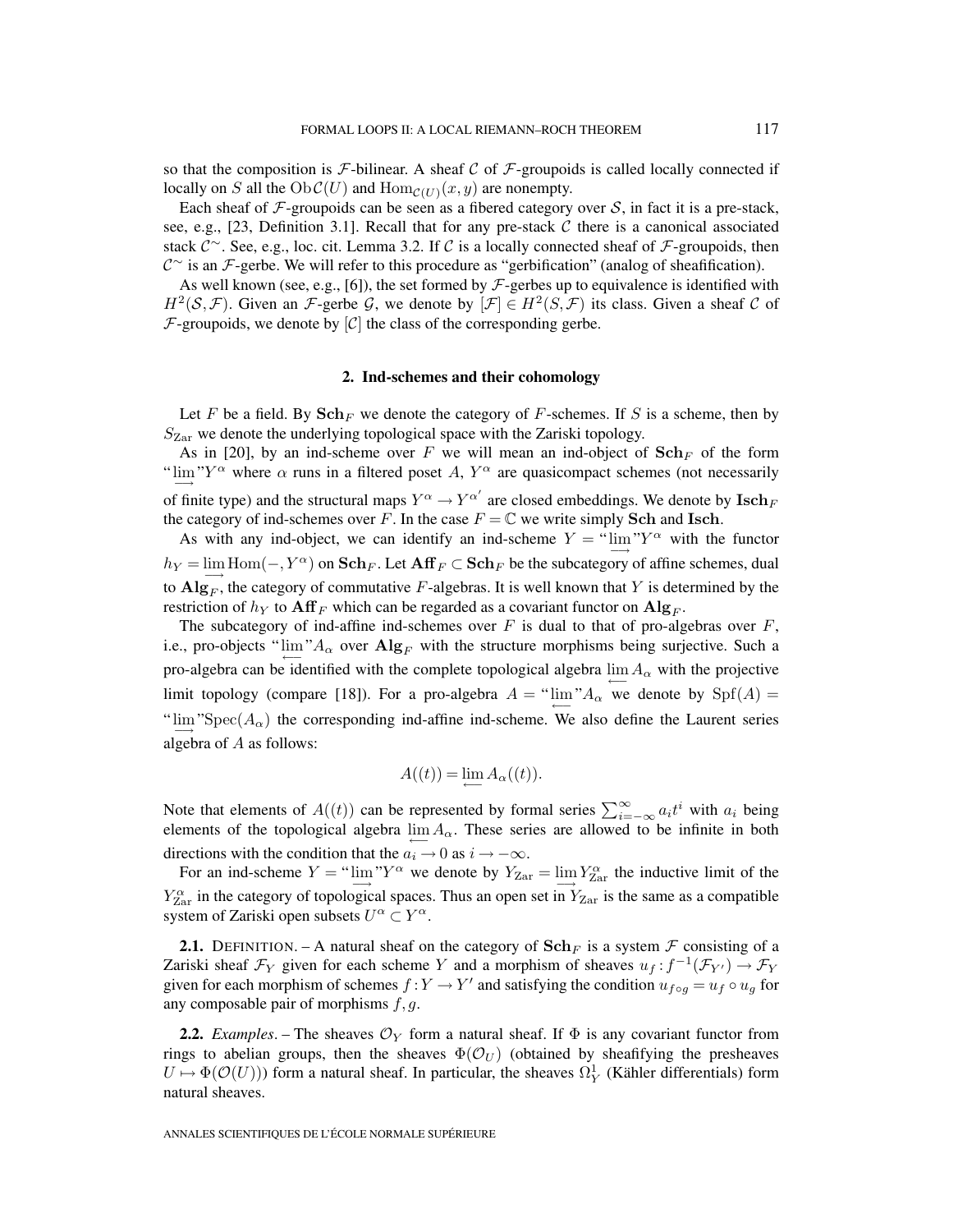**2.3.** PROPOSITION. – *Let* Z *be an ind-scheme.*

(a) Any natural sheaf  $\mathcal F$  gives rise to a sheaf of pro-abelian groups on  $Z_{\text{Zar}}$  denoted by  $\mathcal F_Z$ . In *particular,*  $\mathcal{O}_Z$  *is a sheaf of pro-algebras* (*or complete topological algebras*) *on*  $Z_{Zar}$ .

(b) Let *Z* be represented as " $\lim_{n \to \infty}$ " Z<sup> $\alpha$ </sup>. Then we have a natural map

$$
H^i(Z_{\text{Zar}}, \mathcal{F}_X) \to \varprojlim H^i(Z^{\alpha}, \mathcal{F}_{Z^{\alpha}})
$$

*which is an isomorphism for*  $i = 0$ *.* 

*Proof.* – The Grothendieck site  $Z_{\text{Zar}}^{\alpha}$  is the category of open sets in  $Z^{\alpha}$  with morphisms being embeddings. So whenever  $\alpha \le \alpha'$  we have a functor  $Z_{\text{Zar}}^{\alpha'} \to Z_{\text{Zar}}^{\alpha}$  given by intersecting open sets with  $Z^{\alpha}$ . Then, as a category, we have  $Z_{\text{Zar}} = \lim_{\longleftrightarrow} Z_{\text{Zar}}^{\alpha}$ . Accordingly, the Čech complex calculating  $H^{\bullet}(Z,\mathcal{F}_X)$  is the projective limit of Čech complexes calculating  $H^{\bullet}(Z^{\alpha},\mathcal{F}_{Z^{\alpha}})$ .

Note that a morphism  $f:Y \to Z$  of ind-schemes gives a morphism of locally ringed spaces  $(Y_{\text{Zar}},\mathcal{O}_Y) \rightarrow (Z_{\text{Zar}},\mathcal{O}_Z)$  and therefore we have an inverse image map on sheaf cohomology as above. Further, a result of Haboush [18] identifies  $\text{Isch}_F$  with a full subcategory in the category of topologically locally ringed spaces. This subcategory consists of objects of the form  $(Y_{\text{Zar}}, \mathcal{O}_Y)$ . Equivalently, one can say that this subcategory consists of objects locally isomorphic to "affine topological schemes", i.e., topologically ringed spaces of the form  $(Spf(A)<sub>Zar</sub>, \mathcal{O}<sub>Spf(A)</sub>$  for a pro-algebra A. We will use both points of view.

**2.4.** DEFINITION. – Let a natural sheaf  $\mathcal F$  on the category of schemes be given and  $Y =$ " $\lim_{\Delta t \to 0} Y^{\alpha}$  be an ind-scheme. An F-gerbe on Y is a system of  $\mathcal{F}^{\alpha}$ -gerbes  $\mathcal{G}^{\alpha}$  on  $Y^{\alpha}$  together with equivalences of gerbes

$$
\phi_{\alpha\alpha'} \colon \mathcal{G}^\alpha \to i_{\alpha\alpha'}^* \big( \mathcal{G}^{\alpha'} \big)
$$

and isomorphisms of functors

$$
\psi_{\alpha_1\alpha_2\alpha_3} : \phi_{\alpha_1\alpha_3} \Rightarrow \phi_{\alpha_1\alpha_2} \circ \phi_{\alpha_2\alpha_3}, \quad \alpha_1 \leq \alpha_2 \leq \alpha_3,
$$

satisfying the coherence conditions for any  $\alpha_1 \le \alpha_2 \le \alpha_3 \le \alpha_4$ .

Thus an F-gerbe on Y has a class in  $H^2(Y_{\text{Zar}}, \mathcal{F})$  similar to the case of usual schemes.

#### **3. The determinantal gerbe of a locally free**  $\mathcal{O}_S((t))$ -module

Let S be a scheme and E be a locally free  $\mathcal{O}_S((t))$ -module of rank N. We call a lattice in E a sheaf of  $\mathcal{O}_S[[t]]$ -submodules  $\mathcal{F} \subset \mathcal{E}$  such that, Zariski locally on S, the pair ( $\mathcal{F}, \mathcal{E}$ ) is isomorphic to  $(\mathcal{O}_S[[t]]^N, \mathcal{O}_S((t))^N)$ .

**3.1.** PROPOSITION. – Assume that S is quasicompact. Let  $\mathcal{F}_1, \mathcal{F}_2$  are two lattices. (a) *Zariski locally on S, there exist*  $a, b \in \mathbb{Z}$  *such that* 

$$
t^a \mathcal{F}_1 \subset \mathcal{F}_2 \subset t^b \mathcal{F}_1.
$$

(b) *If*  $\mathcal{F}_1 \subset \mathcal{F}_2$  *then*  $\mathcal{F}_2/\mathcal{F}_1$  *is locally free over*  $\mathcal{O}_S$  *of finite rank.* 

*Proof.* – (a) By quasicompactness of S it is enough to prove the statement locally, in particular, to assume that  $\mathcal{E} = \mathcal{O}_S((t))^N$ , that  $\mathcal{F}_2 = \mathcal{O}_S[[t]]^N$  and that  $\mathcal{F}_1 = A \cdot \mathcal{F}_2$  where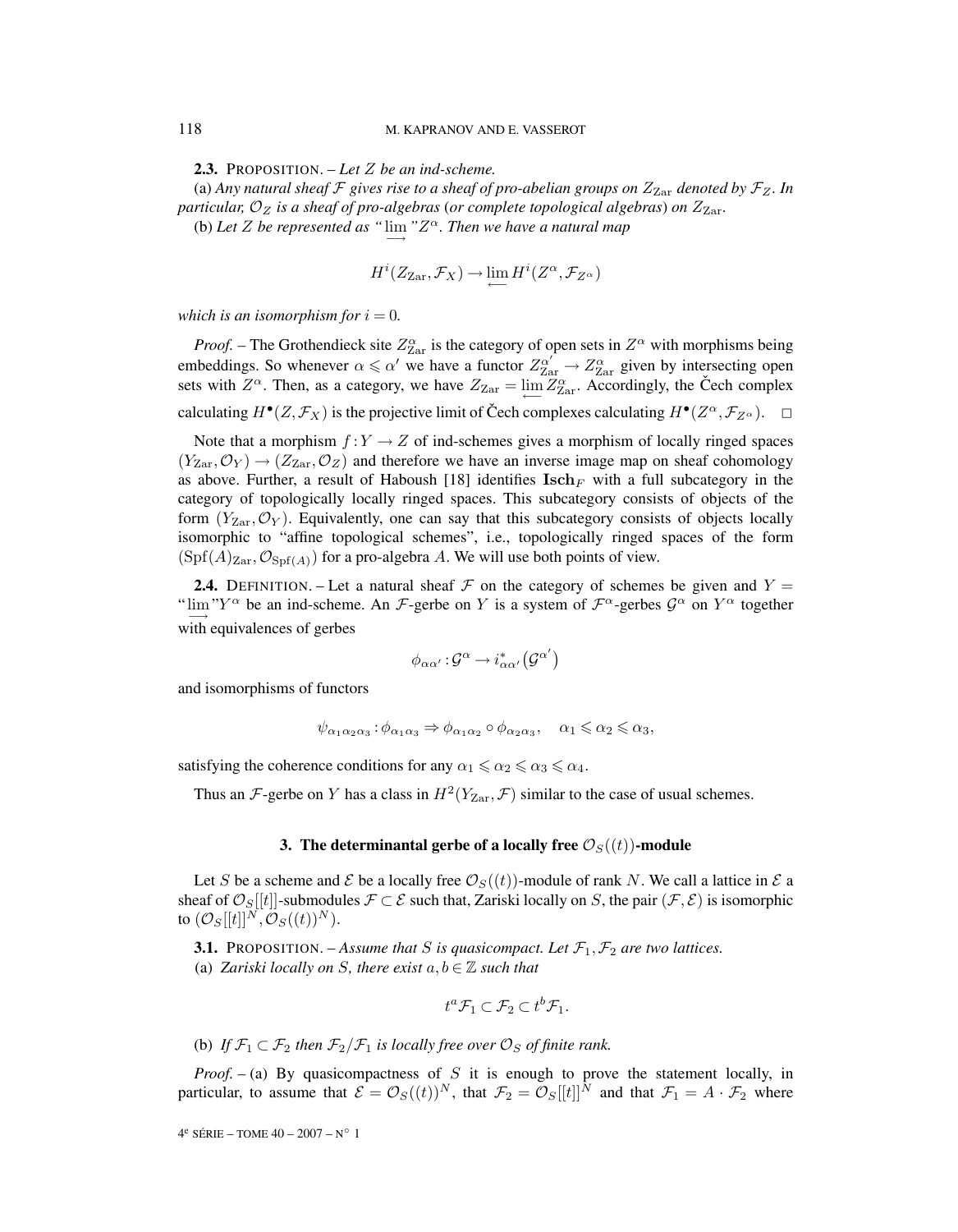$A \in GL_N(\mathcal{O}(S)((t)))$ . Our statement follows by taking a to be the negative of the maximal order of poles of the coefficients of A and b to be the maximal order of poles of the coefficients of  $A^{-1}$ .

(b) Again, it is enough to work locally and assume that  $S = \text{Spec}(R)$  is affine. Then the existence of A implies that for any affine  $U \subset S$  the  $\mathcal{O}(U)[[t]]$ -submodule  $\mathcal{F}_i(U) \subset \mathcal{E}(U)$ is coprojective over  $\mathcal{O}(U)$ , i.e.  $\mathcal{E}(U)/\mathcal{F}_i(U)$  is projective. It follows that the sequence of  $\mathcal{O}_S$ -modules

$$
0\to \mathcal{F}_2/\mathcal{F}_1\to \mathcal{E}/\mathcal{F}_1\to \mathcal{E}/\mathcal{F}_2\to 0
$$

splits over  $\mathcal{O}_S$ , so  $\mathcal{F}_2/\mathcal{F}_1$  is locally a direct summand of a projective  $\mathcal{O}_S$ -module, hence it is itself projective. The finiteness of the rank follows from (a).  $\Box$ 

#### **3.2. The twisted affine Grassmannian**

Consider the contravariant functor  $\gamma : \mathbf{Sch}_S \to \mathbf{Sets}$  taking  $p : T \to S$  to the set of  $\mathcal{O}_T[[t]]$ -lattices  $\mathcal{F} \subset p^* \mathcal{E}$ . Here

$$
p^*\mathcal{E} = p^{-1}\mathcal{E} \otimes_{p^{-1}\mathcal{O}_S((t))} \mathcal{O}_T((t))
$$

is the inverse image in the sense of morphisms of ringed spaces

$$
(T, \mathcal{O}_T((t))) \to (S, \mathcal{O}_S((t))).
$$

**3.2.1.** PROPOSITION. – *The functor* γ *is represented by an ind-proper formally smooth indscheme over S*, *denoted by*  $\mathcal{G}_r(S, \mathcal{E})$ *.* 

*Proof. –* It is enough to prove the statement Zariski locally on S. In particular, we can assume that  $S = \text{Spec}(R)$  is affine and that  $\mathcal{E} = \mathcal{O}_S((t))^N$  is free. For any  $a < b \in \mathbb{Z}$  let  $\gamma_{a,b}$  be the sub-functor of  $\gamma$  taking T to the set of lattices

$$
\mathcal{F} \subset p^* \mathcal{E} = \mathcal{O}_T((t))^N
$$

that are contained between  $t^a \mathcal{O}_T[[t]]^N$  and  $t^b \mathcal{O}_T[[t]]^b$ . Let also  $\xi_{a,b}$  be the functor taking T to the set of  $\mathcal{O}_S$ -submodules contained between  $t^a \mathcal{O}_T[[t]]^N$  and  $t^b \mathcal{O}_T[[t]]^b$ . Then, clearly,  $\xi_{a,b}$  is represented by the relative Grassmannian of subspaces (of all dimensions) in the vector bundle  $t^b\mathcal{O}_S[[t]]^N/t^a\mathcal{O}_S[[t]]^N$  and  $\gamma_{a,b}$  is defined inside this relative Grassmannian by closed conditions of being an  $\mathcal{O}_S[[t]]$ -submodule. So  $\gamma_{a,b}$  is represented by a proper scheme  $\mathcal{G}_{a,b}(S,\mathcal{E})$  of finite type over S. Finally, as  $\gamma = \lim_{a,b} \gamma_{a,b}$  in the category of functors, we conclude that it is representable by the ind-scheme  $\mathcal{G}r(S,\mathcal{E}) = \lim_{\longrightarrow} "a,b\mathcal{G}r_{a,b}(S,\mathcal{E}). \square$ 

# **3.3. The** O×**-groupoid structure**

Proposition 3.1 can be reformulated as follows.

**3.3.1.** LEMMA. – *Given an open set*  $U \subset S$  *and two*  $U$ -points  $\mathcal{F}_1, \mathcal{F}_2$  of  $\mathcal{G}_T(S, \mathcal{E})$ *, we can find Zariski locally on* U *a third point*  $\mathcal{F}'$  *such that as a submodule*  $\mathcal{F}'$  *is contained in each*  $\mathcal{F}_i$  *and the quotients*  $\mathcal{F}_i/\mathcal{F}'$  *are free over*  $\mathcal{O}_U$  *of finite rank.* 

We define the relative determinantal line bundle as usual, i.e.,

$$
(\mathcal{F}_1|\mathcal{F}_2) = \bigwedge\nolimits^{\max} (\mathcal{F}_1/\mathcal{F}') \otimes \bigwedge\nolimits^{\max} (\mathcal{F}_2/\mathcal{F}')^{-1}.
$$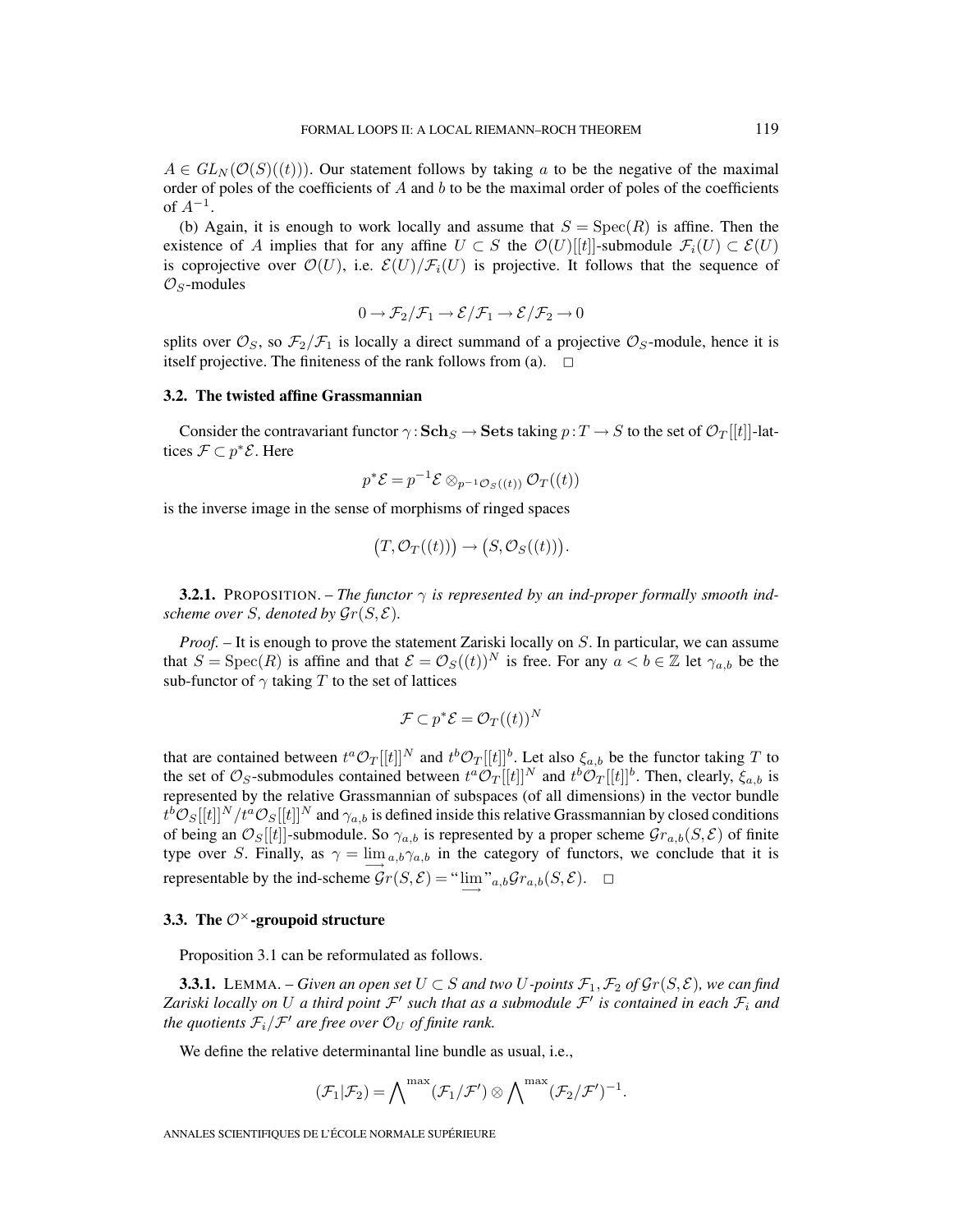See [1,27] for instance. This is a line bundle that is independent (up to a unique isomorphism) of the choice of  $\mathcal{F}'$  and thus it is well defined by gluing for any two U-points  $\mathcal{F}_1,\mathcal{F}_2$ . It is also clear that for three  $U$ -points we have a canonical isomorphism

$$
(\mathcal{F}_1|\mathcal{F}_2) \otimes (\mathcal{F}_2|\mathcal{F}_3) \rightarrow (\mathcal{F}_1|\mathcal{F}_3).
$$

**3.3.2.** LEMMA. – The  $\mathcal{O}_U^{\times}$ -torsors corresponding to the line bundles  $(\mathcal{F}_1|\mathcal{F}_2)$  make  $\mathcal{G}_r(S,\mathcal{E})$ *into the sheaf of objects of a sheaf of* O×*-groupoids on* S*. This sheaf of groupoids is locally connected and hence gives rise to an*  $\mathcal{O}_S^{\times}$ -gerbe.

We denote this gerbe by  $Det(\mathcal{E})$ . Note that  $[Det(\mathcal{E})] \in H^2(S, \mathcal{O}_S^{\times})$ .

#### **4. Loop ind-schemes and the evaluation maps**

#### **4.1. The restriction of scalars**

From now on, all rings will be assumed to contain the field  $\mathbb C$  of complex numbers and by (ind-)schemes we will mean (ind-)schemes over C.

We define a functor

$$
\mathcal{R} = \mathcal{R}_{\mathbb{C}}^{\mathbb{C}((t))} : \mathbf{Aff}_{\mathbb{C}((t))} \to \mathbf{Isch},
$$

called the restriction of scalars (from  $\mathbb{C}((t))$  to  $\mathbb{C}$ ). Given an affine scheme Y over  $\mathbb{C}((t))$ , the ind-scheme RY represents the following functor on **Alg**:

(4.1.1) 
$$
\text{Hom}_{\text{Isch}}(\text{Spec } A, \mathcal{R}Y) = \text{Hom}_{\text{Sch}_{\mathbb{C}((t))}}(\text{Spec } A((t)), \mathcal{R}Y).
$$

It is well known that this functor is indeed represented by an ind-affine ind-scheme. Compare [11, Section 6.3.4], where  $\mathcal{R}Y$  is denoted by  $\mathcal{L}Y$ .

**4.1.2.** PROPOSITION. – (a) *The functor* R *commutes with finite projective limits, in particular, with fiber products.*

(b) *The functor* R *also commutes with disjoint unions.*

*Proof.* – (a) This follows directly from (4.1.1) as, for any S,

$$
Hom(S, \lim_{i} Z_i) = \lim_{i} Hom(S, Z_i).
$$

(b) Obvious.  $\Box$ 

#### **4.2. The evaluation map**

Let  $Y \in \text{Aff}_{\mathbb{C}((t))}$ . We define a morphism of ringed Grothendieck sites

$$
\epsilon\!:\!\big((\mathcal{R}Y)_{\mathrm{Zar}},\mathcal{O}_{\mathcal{R}Y}((t))\big)\!\to\!(Y_{\mathrm{Zar}},\mathcal{O}_Y)
$$

called the evaluation map. The underlying morphism of sites

$$
\varepsilon_\sharp\!:\!(\mathcal{R}Y)_{\operatorname{Zar}}\!\to Y_{\operatorname{Zar}}
$$

is better defined by considering them as Grothendieck sites and putting, for a Zariski open  $U \subset Y$ 

$$
\epsilon^{-1}(U) = \mathcal{R}U \subset \mathcal{R}Y.
$$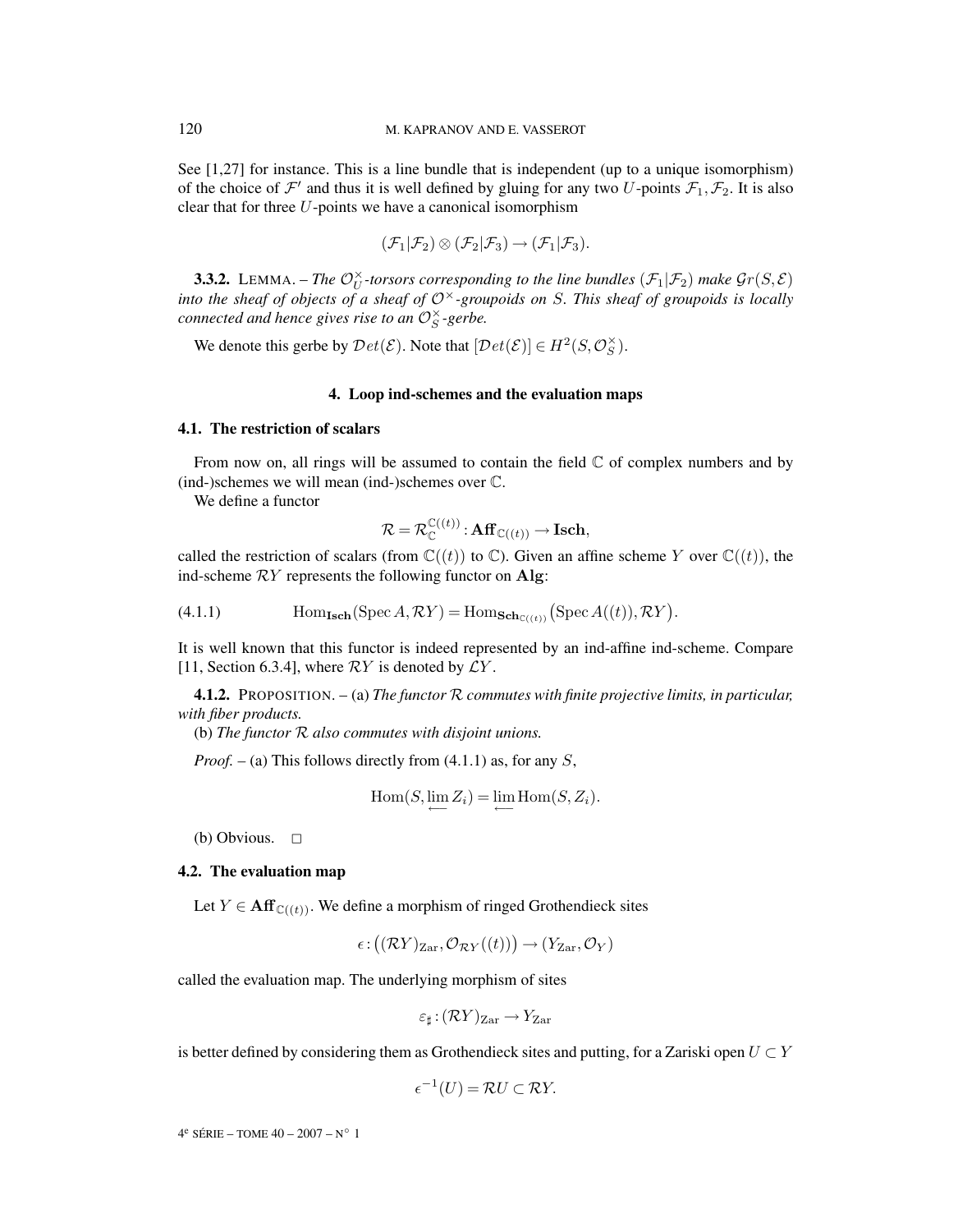**4.2.1.** PROPOSITION. – (a) RU *is Zariski open in* RY *.*

(b) The correspondence  $U \mapsto \mathcal{R}U$  commutes with disjoint unions and intersections. (c) If  $U = \bigcup_{\alpha} U_{\alpha}$  is a covering in  $Y_{\text{Zar}}$ , then  $\{ \mathcal{R} U_{\alpha} \}$  form a covering of  $\mathcal{R} U$  in  $(\mathcal{R} Y)_{\text{Zar}}$ .

*Proof.* – (a) Let  $Y = \text{Spec } R$ ,  $R \in \text{Alg}_{\mathbb{C}((t))}$ . A basis of open sets in  $Y_{\text{Zar}}$  is formed by the "principal affine sets"

$$
U_f = \left\{ x \in Y \colon f(x) \neq 0 \right\}, \quad f \in R.
$$

It is enough to prove that  $\mathcal{R}U_f$  is open in  $\mathcal{R}Y$ . Let y be a  $\mathbb{C}$ -point of  $\mathcal{R}Y$  and  $y(t)$  be the corresponding  $\mathbb{C}((t))$ -point of Y. Then  $y \in \mathcal{R}U_f$  if and only if  $y(t) \in U_f$ , i.e.  $f(y(t)) \neq 0$  as an element of  $\mathbb{C}((t))$ . Writing  $f(y(t)) = \sum_{n \in \mathbb{Z}} a_n t^n$ , we realize each  $a_n$  as a global section of  $\mathcal{O}_{\mathcal{R}Y}$ . So

$$
U_{a_n} = \left\{ y \in \mathcal{R}Y \colon a_n(y) \neq 0 \right\}
$$

is Zariski open in RY and

$$
\mathcal{R}U_f=\bigcup_{n\in\mathbb{Z}}U_{a_n}
$$

is open as well.

(b) Follows from Proposition 4.1.2.

(c) If  $U = \bigcup_{\alpha} U_{\alpha}$ , then for any field F we have  $U(F) = \bigcup_{\alpha} U_{\alpha}(F)$ . Taking  $F = \mathbb{C}((t))$ , we get

$$
(\mathcal{R}U)(\mathbb{C})=U\big(\mathbb{C}((t))\big)=\bigcup_{\alpha}U_{\alpha}\big(\mathbb{C}((t))\big)=\bigcup_{\alpha}(\mathcal{R}U_{\alpha})(\mathbb{C}).\qquad \Box
$$

Let  $S = \text{Spec } A$  be an affine scheme over  $\mathbb{C}$ , and  $f : S \to \mathcal{R}Y$  be a morphism. Let  $\tilde{f} : \text{Spec } A((t)) \to Y$  be the morphism of  $\mathbb{C}((t))$ -schemes corresponding to f by (4.1.1). It induces a ring homomorphism

$$
\tilde{f}^* : \Gamma(Y, \mathcal{O}_Y) \to A((t)) = \Gamma(S, \mathcal{O}_S((t))).
$$

By performing the same construction for affine open sets  $U \subset Y$  (forming a basis of topology of  $Y_{\text{Zar}}$ ) we get a morphism of sheaves of rings on S

$$
\epsilon_{S,f}^{\flat}: f^{-1}\epsilon_{\sharp}^{-1}\mathcal{O}_Y \to \mathcal{O}_S((t)).
$$

These morphisms, taken for all S, f as above, give rise to a morphism of sheaves of rings on  $\mathcal{R}Y$ 

$$
\epsilon^{\flat} : \epsilon_{\sharp}^{-1} \mathcal{O}_Y \to \mathcal{O}_{\mathcal{R}Y}((t)).
$$

This finishes the definition of  $\epsilon$ .

#### **4.3. The transgression map**

We now discuss an algebraic construction which is an analog of  $\int_{\Sigma/B}$  in (0.3.3).

Let A be a commutative ring. We denote by  $K_j(A)$  the j-th Quillen K-group, so  $K_*(A)$  is a graded commutative ring. Let also  $K_j^M(A)$  be the j-th Milnor K-group. Recall [12] that  $K_*^M(A)$ is defined as the graded commutative ring generated by symbols  $l(a)$ ,  $a \in A^{\times}$  in degree 1 which are subject to the relations: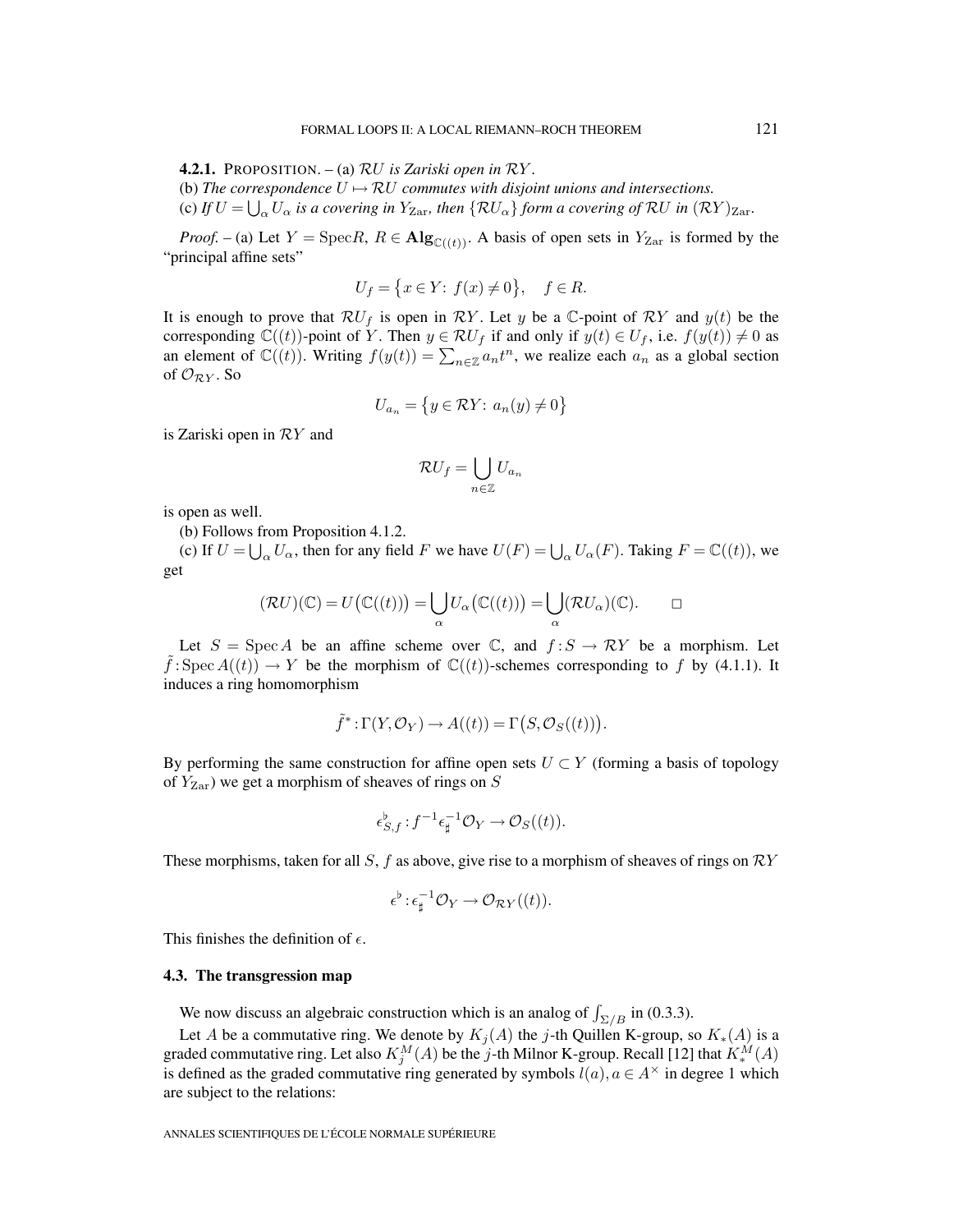$$
l(ab) = l(a) + l(b), \quad a, b \in A^{\times};
$$
  
\n
$$
l(a)l(1-a) = 0, \quad a, 1 - a \in A^{\times};
$$
  
\n
$$
l(a)l(-a) = 0, \quad a \in A^{\times}.
$$

In particular,  $K_0^M(A) = \mathbf{Z}$  and  $K_1^M(A) = A^{\times}$ . One denotes the element  $l(a_1) \dots l(a_n) \in$  $K_n^M(A)$  by  $\{a_1, \ldots, a_n\}$ . There is a canonical ring homomorphism

$$
\lambda_*: K_*^M(A) \to K_*(A),
$$

taking  $a \in A^{\times}$  to its class in  $K_1(A)$ . The following fact follows from the results of [29].

**4.3.2.** THEOREM. – If A is a local ring with an infinite residue field, then  $\lambda_i$ :  $K_i^M(A) \rightarrow$  $K_i(A)$  is an isomorphism for  $i \leqslant 2$ .

Let S be a scheme over C. By sheafifying the presheaf  $U \mapsto K_j^M(\mathcal{O}(U))$  we get a sheaf  $K_j^M(\mathcal{O}_S)$ . Since the stalks of  $\mathcal{O}_S$  are local **C**-algebras, the above theorem implies:

**4.3.3.** COROLLARY. – The sheaves  $K_j^M(\mathcal{O}_S)$  and  $K_j(\mathcal{O}_S)$  are identified for  $j \leqslant 2$ .

We now recall the definition of the homomorphism

$$
\partial: K_2^M A((t)) \to A^\times = K_1^M A,
$$

called the Contou-Carrère symbol [8]. To do this, it suffices to define  $\partial\{a(t), b(t)\}\in A^*$  for any two units  $a(t), b(t) \in A((t))^\times$  and show that it satisfies the relations for  $K_2^M$  above. We recall the following lemma, see [8]  $(1.3)$  and [10]  $(2.9)$ .

**4.3.4.** LEMMA. – (a) *Assume that* Spec(A) *is connected, i.e.,* A *is not a product of rings. Then any invertible*  $a(t) = \sum_{i=-\infty}^{\infty} a_i t^i \in A((t))^{\times}$  *satisfies the following property: There exist*  $n = \text{ord}(a) \in \mathbb{Z}$  *such that*  $a_n$  *is invertible and*  $a_i, i < n$  *are nilpotent.* 

(b) The correspondence  $a \mapsto \text{ord}(a)$  is a homomorphism  $A((t))^\times \to \mathbb{Z}$ .

(c) If A is arbitrary and  $a(t) \in A((t))^\times$ , then there is a decomposition of A into a finite product *of rings such that the description from* (a) *applies to each factor.*

This can be reformulated as a statement describing the ind-scheme  $GL_1((t)) = \mathcal{R}(GL_1)$  $\mathbb{C}((t))$ . By definition, an A-point of  $GL_1((t))$  is an element of  $GL_1(A((t))) = A((t))^\times$ .

**4.3.5.** COROLLARY. – *We have an identification of ind-schemes:*

 $GL_1((t)) = \mathbb{Z} \times \mathbb{C}^{\times} \times \text{Spec } \mathbb{C}[a_1, a_2, \ldots] \times \text{Spf } \mathbb{C}[[a_{-1}, a_{-2}, \ldots]].$ 

*Here* Spf  $\mathbb{C}[[a_{-1}, a_{-2}, \ldots]]$  *is, by definition, the ind-scheme* 

"
$$
\lim_{\longrightarrow} \int_{0}^{\infty} \text{Spec}\,\mathbb{C}[a_{-1}, a_{-2}, \ldots]/\big(a_i^{\epsilon_i+1} = 0, \ i < 0\big),
$$

where  $\epsilon$  runs over sequences  $\epsilon = (\epsilon_{-1}, \epsilon_{-2}, \ldots), \epsilon_i \in \mathbb{Z}_+$ , almost all  $\epsilon_i = 0$ .

The above identification corresponds to writing an element of  $A((t))$  in Lemma 4.3.4(a) as a product

$$
a(t) = t^n \cdot a_0 \cdot \left(1 + \sum_{i=1}^{\infty} a_i t^i\right) \cdot \left(1 + \sum_{i=-\infty}^{-1} a_i t^i\right),
$$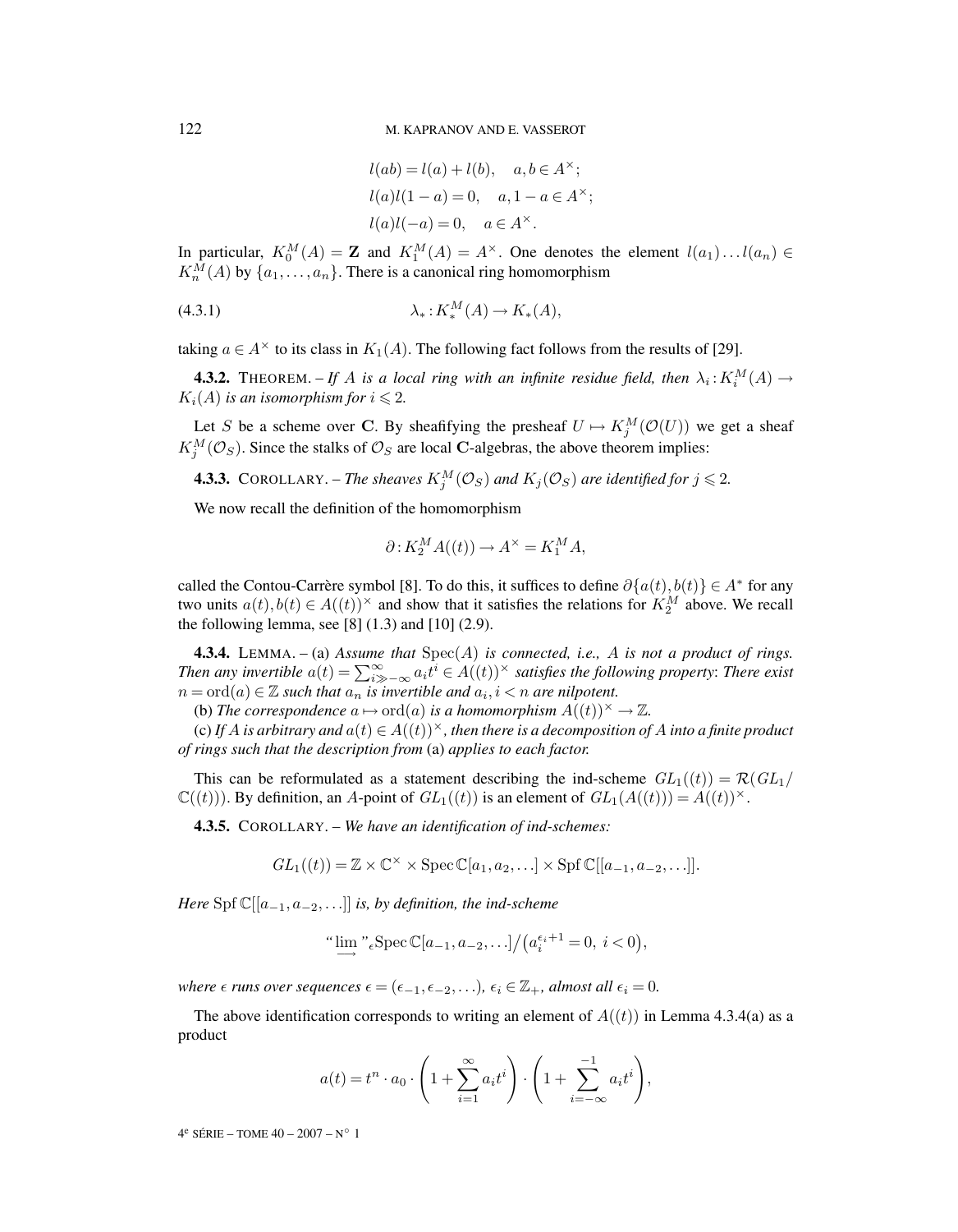with  $a_0 \in A^{\times}$ ,  $a_i, i>0$ , arbitrary and  $a_i, i< 0$ , nilpotent.

Let us now describe the Contou-Carrère symbol.

In virtue of Lemma  $4.3.4(c)$  we will assume in the remainder of this section that A is not a product. Let  $a(t), b(t) \in A((t))^\times$  be two units with  $\text{ord}(a(t)) = n, \text{ord}(b(t)) = m$ . The Contou-Carrère symbol of  $a(t)$  and  $b(t)$  is defined by (see [10] (2.9)):

(4.3.6) 
$$
\partial \{a(t), b(t)\} := (-1)^{mn} b_m^{-n} \exp\left(\text{Res}\left(\frac{da}{a} \cdot \log\left(\frac{b(t)}{b_m t^m}\right)\right)\right).
$$

Here  $b(t)/b_mt^m$  is the sum of 1 and a topologically nilpotent element so its logarithm is a well defined element of  $A((t))$ .

**4.3.7.** *Remark*. – For any commutative ring A one can obtain the map  $\partial_i^Q : K_i A((t)) \to$  $K_{i-1}A$  on Quillen K-functors using the localization theorem for singular varieties ([28], Ch. 9). It seems that the image of  $\partial_2^Q$  on elements  $\lambda_2\{a(t), b(t)\}\in K_2A((t))$  for  $a(t), b(t)\in A((t))^\times$  is in fact equal to the Contou-Carrère symbol although we could not find a reference for this in the literature.

Let now Y be a scheme over  $\mathbb{C}((t))$ . For any sheaf  $\mathcal E$  of  $\mathcal O_Y$ -modules we have a sheaf

$$
\mathcal{RE} = \epsilon^* \mathcal{E} = \epsilon_{\sharp}^{-1} \mathcal{E} \otimes_{\epsilon_{\sharp}^{-1} \mathcal{O}_Y} \mathcal{O}_{\mathcal{R}Y}((t))
$$

of  $\mathcal{O}_{\mathcal{R}Y}((t))$ -modules. In particular,  $\mathcal{R}\mathcal{O}_Y = \mathcal{O}_{\mathcal{R}Y}((t)).$ 

The morphism of ringed spaces  $\epsilon$  induces homomorphisms of abelian groups

$$
\epsilon^*: H^i\big(Y, K_j^M(\mathcal{O}_Y)\big) \to H^i\big(\mathcal{R}Y, K_j^M\big(\mathcal{O}_{\mathcal{R}Y}((t))\big)\big).
$$

Sheafifying the Contou-Carrère symbol on  $\mathcal{R}Y$ , we get a morphism of sheaves of abelian groups

$$
\partial: K_2^M\big(\mathcal{O}_{\mathcal{R}Y}((t))\big) \to K_1^M(\mathcal{O}_{\mathcal{R}Y}) = \mathcal{O}_{\mathcal{R}Y}^\times.
$$

Composing it with  $\epsilon^*$  we get, for any  $i \geq 0$ , a homomorphism

(4.3.8) 
$$
\tau = \tau_i : H^i(Y, K_2(\mathcal{O}_Y)) \to H^i(\mathcal{R}Y, \mathcal{O}_{\mathcal{R}Y}^{\times})
$$

which we call the transgression.

## **5. Chern classes and the local Riemann–Roch theorem**

#### **5.1. Reminder on simplicial geometry**

Recall that a simplicial object in a category **C** is a family  $X_{\bullet} = (X_n)_{n \geq 0}$  of objects of **C** together with face and degeneracy morphisms

$$
d_i: X_n \to X_{n-1}, \quad s_i: X_n \to X_{n+1}, \quad i=0,1,\ldots,n
$$

satisfying the standard identities.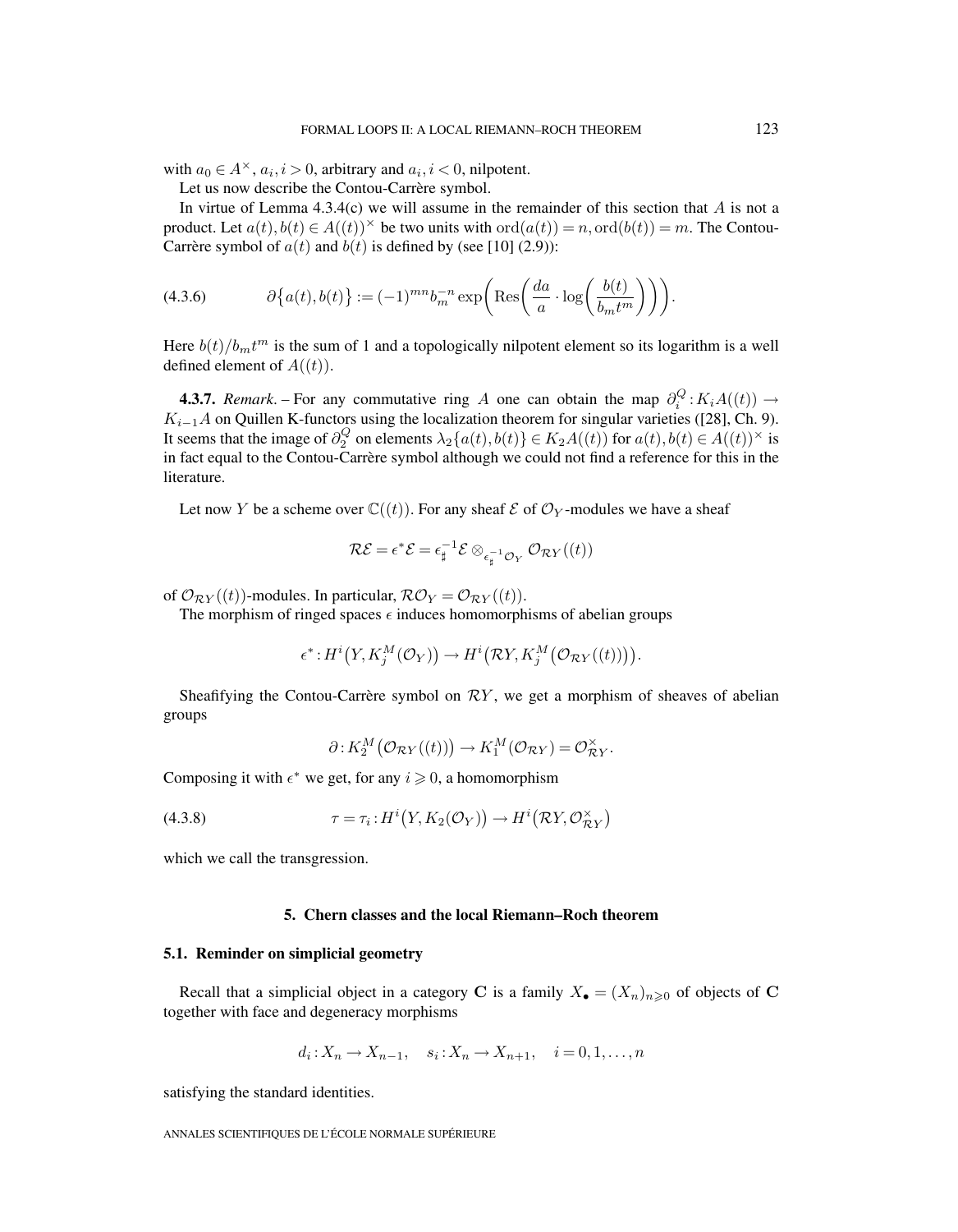**5.1.1.** *Examples.* – (a) Let F be a field and  $C = Sch_F$ . Let S be a scheme and  $U = \{U_{\alpha}\}_\alpha$ be a Zariski open covering. The nerve  $\mathcal{N}_{\bullet}U$  is a simplicial scheme with

$$
\mathcal{N}_n U = \coprod_{\alpha_0, \alpha_1, \dots, \alpha_n \in A} (U_{\alpha_0} \cap \dots \cap U_{\alpha_n}).
$$

(b) Let  $C = \mathbf{Isch}_F$  and G be a group ind-scheme over F. The classifying space of G is the simplicial ind-scheme  $B_{\bullet}G$  with  $B_nG = G^n$ .

Let  $X_{\bullet}$  be a simplicial topological space. A sheaf of abelian groups  $\mathcal{F}_{\bullet}$  on  $X_{\bullet}$  is a family of sheaves  $\mathcal{F}_n$  on  $X_n$  together with morphisms

$$
d_i^{-1} \mathcal{F}_{n-1} \to \mathcal{F}_n, \qquad s_i^{-1} \mathcal{F}_{n+1} \to \mathcal{F}_n,
$$

compatible with the identities among  $d_i$ ,  $s_i$ . The groups

$$
\mathbb{H}^i(X_\bullet, \mathcal{F}_\bullet)
$$

are defined as the cohomology groups of the double complex formed by the Čech complexes of  $\mathcal{F}_n$  on  $X_n$  for  $n \geq 0$ , see [14], so that one has a spectral sequence

$$
E_2 = H^i(X_j, \mathcal{F}_j) \quad \Rightarrow \quad \mathbb{H}^{i-j}(X_{\bullet}, \mathcal{F}_{\bullet}).
$$

**5.1.2.** *Examples*. – (a) If X• is a simplicial ind-scheme, then we have the simplicial topological space  $(X_{\bullet})_{\text{Zar}}$ , and  $\mathcal{O} = \mathcal{O}_{X_{\bullet}} = (\mathcal{O}_{X_n})$  is a sheaf of rings on  $(X_{\bullet})_{\text{Zar}}$ . Therefore  $K_i(\mathcal{O})=(K_i(\mathcal{O}_{X_n}))$  is a sheaf of abelian groups on  $(X_{\bullet})_{\text{Zar}}$ . Similarly we have the sheaf on  $(X_{\bullet})_{\text{Zar}}$ 

$$
K_j(\mathcal{O}((t))) = (K_j(\mathcal{O}_{X_n}((t)))\big).
$$

(b) If S is a scheme,  $U = \{U_{\alpha}\}_{\alpha}$  is a Zariski open cover, and F is a sheaf on  $S_{\text{Zar}}$ , we get a simplicial sheaf  $\mathcal{F}_{\bullet}$  on  $\mathcal{N}_{\bullet}U$  with

$$
\mathcal{F}_n|_{U_{\alpha_0}\cap\cdots\cap U_{\alpha_n}} = \mathcal{F}|_{U_{\alpha_0}\cap\cdots\cap U_{\alpha_n}}.
$$

The Mayer–Vietoris property for sheaf cohomology implies that

$$
\mathbb{H}^i(\mathcal{N}_{\bullet}U, \mathcal{F}_{\bullet}) = H^i(S, \mathcal{F}).
$$

#### **5.2. The Chern classes of Goncharov**

Let F be a field and  $GL_N/F$  be the algebraic group  $GL_N$  considered as a scheme over F. Then  $B_{\bullet}(GL_N/F)$  is a simplicial F-scheme. Goncharov [14] has constructed classes

$$
c_i \in \mathbb{H}^i\big(B_{\bullet}(GL_N/F), K_i^M(\mathcal{O})\big)
$$

which we will call the universal Chern classes. They lift the Chern classes of Gillet [13] to Milnor K-theory. In this paper we will be working only with  $c_i$  for  $i = 1, 2$  when, by Corollary 4.3.3, there is no difference between  $K_i$  and  $K_i^M$  for sheaves of local  $\mathbb C$ -algebras.

**5.2.1.** *Examples*. – Let S be a smooth scheme over F and E a locally free sheaf of  $\mathcal{O}_S$ modules of rank N. Choosing a Zariski open covering  $U = \{U_{\alpha}\}_\alpha$  of S such that  $\mathcal E$  is free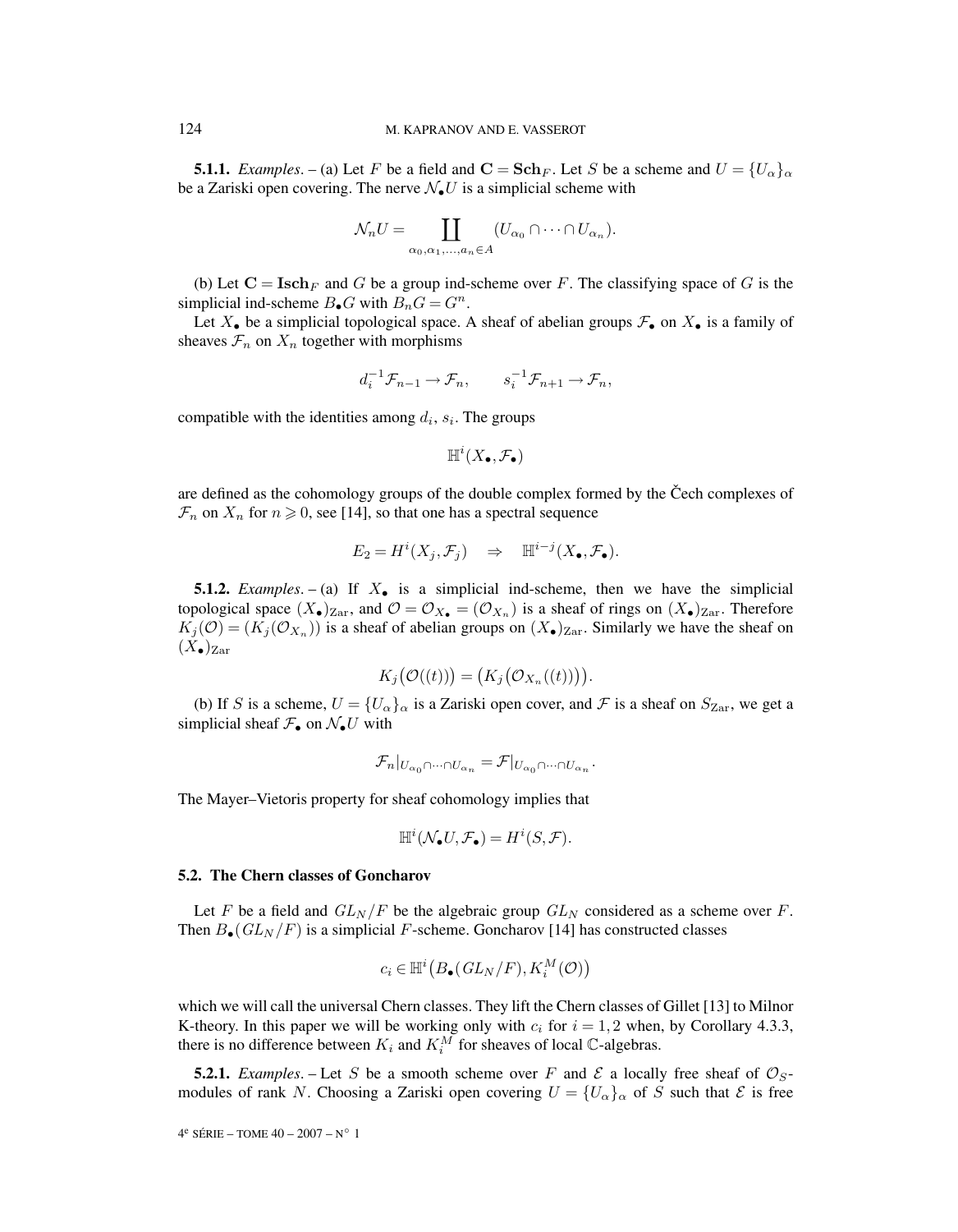over each  $U_{\alpha}$ , and a system of trivializations

$$
\varphi = \left(\varphi_\alpha \t:\mathcal{E}|_{U_\alpha} \to \mathcal{O}_{U_\alpha}^N\right)
$$

one gets the system of transition functions

$$
\varphi_{\alpha,\beta}\colon U_{\alpha}\cap U_{\beta}\to GL_N.
$$

These functions give a morphism of simplicial schemes

$$
\tilde{\varphi}: \mathcal{N}_{\bullet}U \to B_{\bullet}(GL_N/F).
$$

The inverse image

$$
\widetilde{\varphi}^* c_i \in \mathbb{H}^i(\mathcal{N}_{\bullet}U, K_i^M(\mathcal{O})) = H^i(S, K_i^M(\mathcal{O}_S))
$$

is nothing but  $c_i(E)$ , the K-theoretic Chern class of  $\mathcal E$ . To be precise, for a Noetherian regular scheme S we have  $H^i(S, K_i(\mathcal{O}_S)) = CH^i(S)$  which is the Chow group of cycles of codimension i, see [28]. The image of  $\tilde{\varphi}^*c_i$  under the map  $\lambda_i$  of (4.3.1) is the i-th Chern class with values in the Chow group.

Let us now take  $F = \mathbb{C}((t))$ . The group scheme  $GL_N/\mathbb{C}((t))$  gives the group ind-scheme

$$
GL_N((t)) := \mathcal{R}(GL_N/\mathbb{C}((t)))
$$

over  $\mathbb C$ . The evaluation map from (4.2) gives a morphism of ringed simplicial topological spaces

(5.2.2) 
$$
\epsilon: (B_{\bullet} GL_N((t)), \mathcal{O}((t))) \to (B_{\bullet} (GL_N/\mathbb{C}((t))), \mathcal{O}).
$$

Therefore we have the classes

$$
c_i^{((t))} = \epsilon^* c_i \in \mathbb{H}^i\big(B_{\bullet}\big(GL_N((t))\big), K_i^M\big(\mathcal{O}((t))\big)\big).
$$

Let now S be a scheme over C and E be a locally free sheaf of  $\mathcal{O}_S((t))$ -modules of rank N. Trivializing  $\mathcal E$  over open sets from a covering U, as in Example 5.2.1, we get a morphism of simplicial ind-schemes over C

(5.2.3) 
$$
\tilde{\varphi} : \mathcal{N}_{\bullet} U \to B_{\bullet} GL_N((t))
$$

which induces the classes

$$
c_i^{((t))}(\mathcal{E}) := \tilde{\varphi}^* c_i^{((t))} \in H^i(S, K_i^M(\mathcal{O}_S((t)))).
$$

## **5.3. The local Riemann–Roch theorem**

Let S be a scheme, E a locally free sheaf of  $\mathcal{O}_S((t))$ -modules of rank N. Then we have the second Chern character class

$$
ch_2^{((t))}(\mathcal{E}) = \frac{1}{2} (c_1^{((t))}(\mathcal{E}))^2 - c_2^{((t))}(\mathcal{E}) \in H^2(S, K_2^M \mathcal{O}_S((t))) \otimes \mathbb{Z} \left[ \frac{1}{2} \right].
$$

On the other hand we have the determinantal class

$$
\big[\mathcal{D}et(\mathcal{E})\big]\in H^2\big(S,O_S^{\times}\big).
$$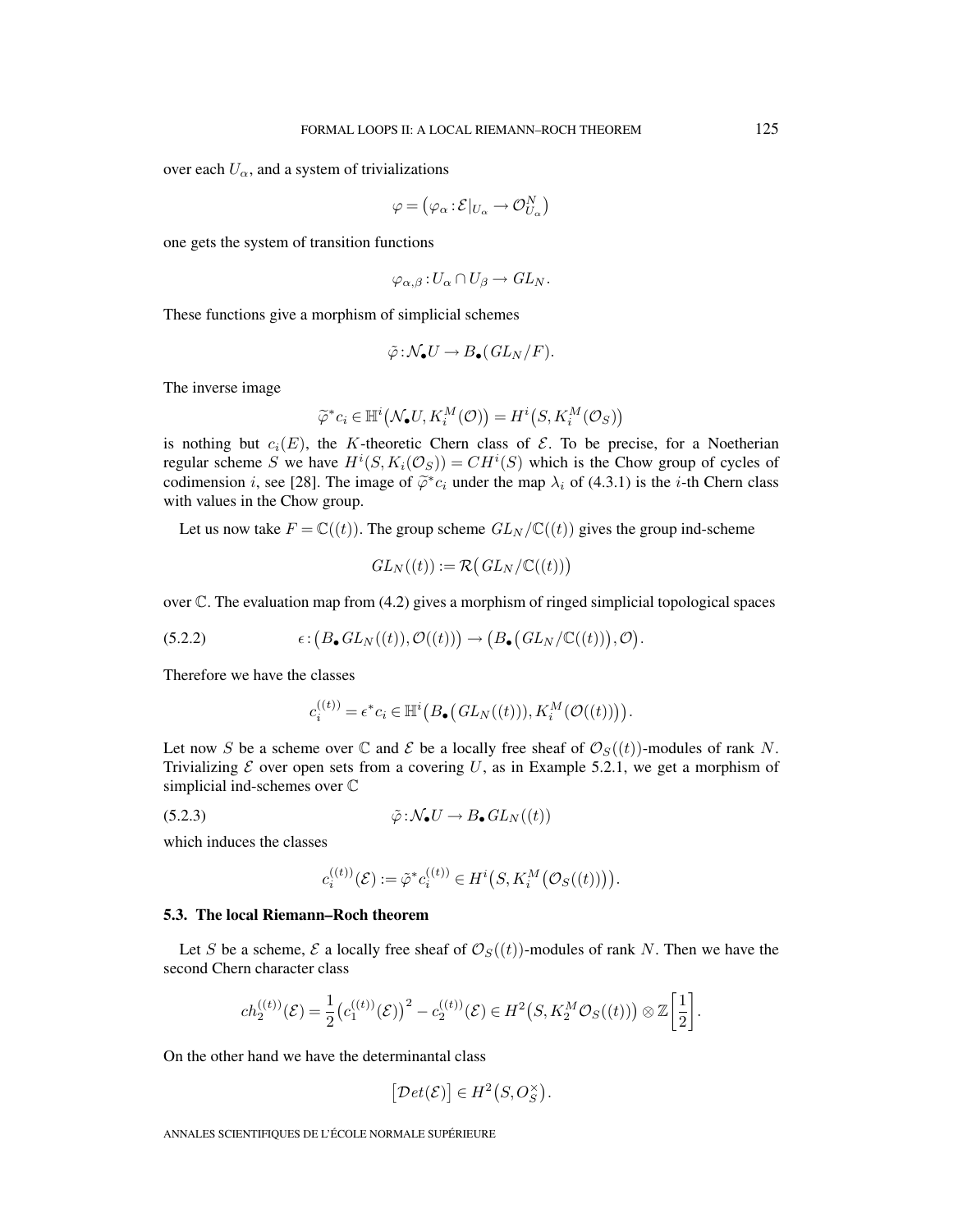The Contou-Carrère symbol gives a homomorphism of sheaves

$$
\partial: K_2\big(\mathcal{O}_S((t))\big) \to \mathcal{O}_S^{\times}.
$$

It yields a map

$$
\partial: H^2(S, K_2(\mathcal{O}_S((t)))) \to H^2(S, \mathcal{O}_S^{\times}).
$$

**5.3.1.** THEOREM. – *We have*  $[\mathcal{D}et(\mathcal{E})] = \partial(ch_2^{((t))}(\mathcal{E}))$  *in*  $H^2(S, \mathcal{O}_S^{\times}) \otimes \mathbb{Z}[\frac{1}{2}]$ . To prove the theorem, we realize  $[Det(E)]$  as

$$
[Det(\mathcal{E})] = \tilde{\varphi}^* [Det]
$$

for a universal class

(5.3.3) 
$$
[\mathcal{D}et] \in \mathbb{H}^2(B_{\bullet} GL_N((t)), \mathcal{O}^{\times}).
$$

Here  $\tilde{\varphi}$  is as in (5.2.3). Then the theorem reduces to the statement about the universal classes:

$$
(5.3.4) \qquad [\mathcal{D}et] = \partial \bigg(\frac{1}{2} \big( c_1^{((t))}\big)^2 - c_2^{((t))} \bigg) \in \mathbb{H}^2(B_{\bullet} GL_N((t)), \mathcal{O}^{\times}) \otimes \mathbb{Z} \bigg[\frac{1}{2}\bigg].
$$

We start with a standard lemma.

**5.3.5.** LEMMA. – Let G be a group ind-scheme over  $\mathbb{C}$ . Then  $\mathbb{H}^2(B_\bullet G, \mathcal{O}^\times)$  is identified with *the group of central extensions*

$$
1 \to \mathbb{C}^\times \to \widetilde{G} \to G \to 1
$$

(*in the category of group ind-schemes*)*.*

Recall now the definition of the determinantal central extension

(5.3.6) 
$$
1 \to \mathbb{C}^{\times} \to \widetilde{GL}_N((t)) \to GL_N((t)) \to 1.
$$

The group ind-scheme  $\widetilde{GL_N}((t))$  represents the following functor on Alg:

(5.3.7) Hom(Spec (A), 
$$
\widetilde{GL}_N((t))
$$
)  
= { $(g, u) : g \in GL_NA((t)), u \in \det(gA[[t]]^N : A[[t]]^N)$  invertible}.

Here "invertible" means "an element of a projective A-module of rank one which does not vanish over any prime ideal". The group law is defined as in [1, Section 5]. Explicitly, we set

$$
(g, u) \cdot (g', u') = (gg', u \cdot (g \cdot u')),
$$

where  $g \cdot u'$  is the element of  $det(gg'A[[t]]^N : gA[[t]]^N)$  obtained from u' via the action of  $GL_N A((t))$  on  $A((t))^N$ . Note that  $u \cdot (g \cdot u')$  belongs to

$$
\det(gA[[t]]^N: A[[t]]^N) \otimes \det(gg'A[[t]]^N: gA[[t]]^N),
$$

which is canonically identified with

$$
\det\bigl(gg'A[[t]]^N\!:\!A[[t]]^N\bigr).
$$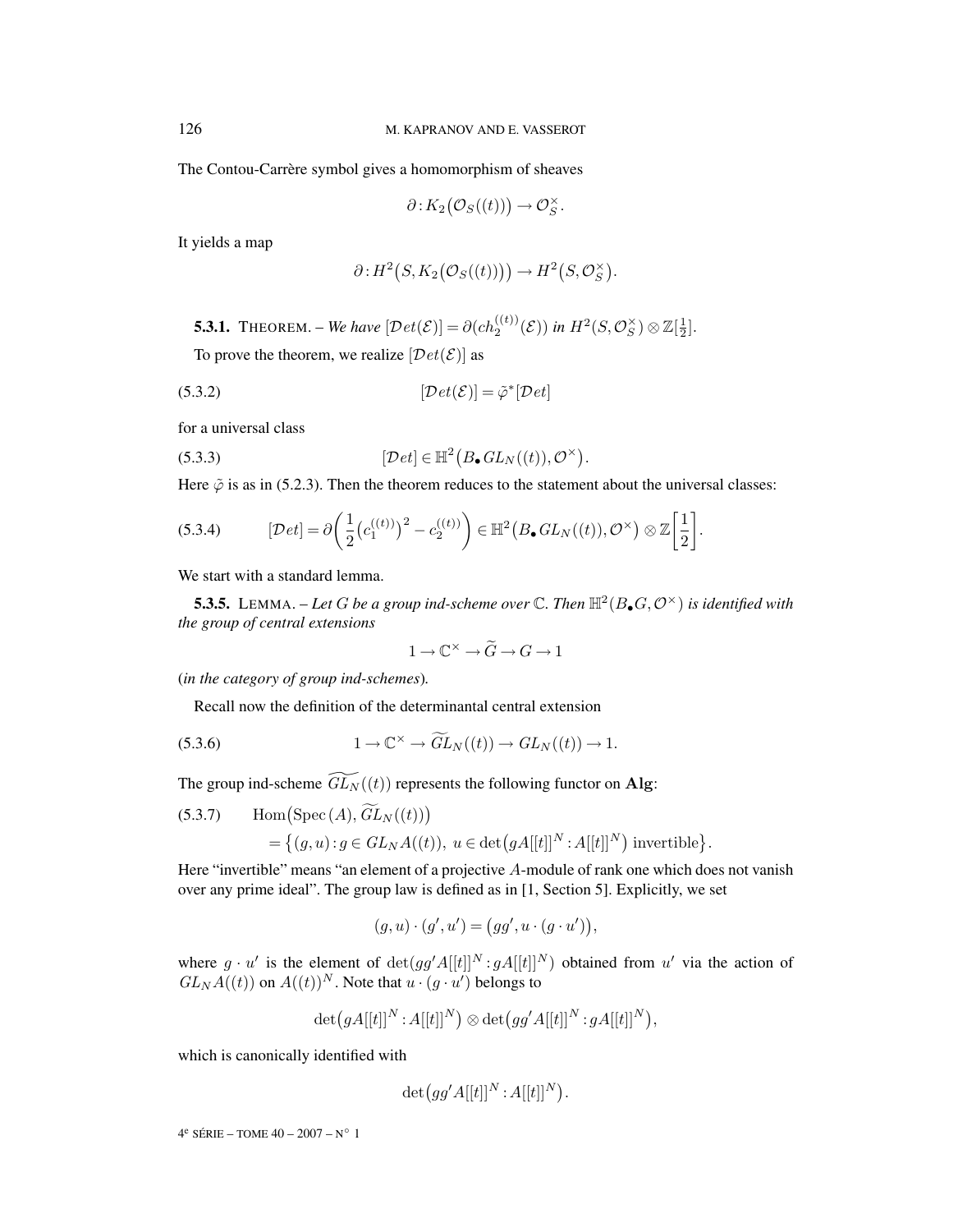We now define  $[Det]$  in (5.3.3) to be the class of the extension (5.3.6). It is clear from the definition of  $[Det(\mathcal{E})]$  via the determinantal gerbe that the equality (5.3.2) holds. We concentrate therefore on the proof of (5.3.4), which, by Lemma 5.3.5, is a statement comparing two central extensions of  $GL_N((t))$ .

# **5.4. Proof of Theorem 5.3.1**

Let  $\tilde{G}$  be the central extension of  $GL_N((t))$  corresponding to the class  $2[\mathcal{D}et(\mathcal{E})]$  –  $\partial(2ch_2^{((t))})$ . We will prove that  $\tilde{G}$  is trivial.

**5.4.1.** PROPOSITION. – We have that  $\widetilde{G}$  is trivial on the sub-ind-group scheme  $T((t))$  where  $T \subset GL_N$  *is the subgroup of diagonal matrices.* 

*Proof.* – To emphasize the dependence of our classes on N, let us denote them by  $[\mathcal{D}et]_N$  and  $2ch_{2,N}^{((t))}$ . Notice that both these classes are additive with respect to the block diagonal embeddings

$$
\varphi_{N_1,N_2}: GL_{N_1}((t)) \times GL_{N_2}((t)) \to GL_{N_1+N_2}((t)),
$$

i.e.

$$
\varphi_{N_1,N_2}^*\big([\mathcal{D}et_{N_1+N_2}]\big)=[\mathcal{D}et_{N_1}]+[\mathcal{D}et_{N_2}]
$$

and similarly for  $ch_2^{((t))}$ . Indeed, for  $[Det]$  it follows right away from (5.3.6) and for  $2ch_2^{((t))}$ by the standard additivity property of the Chern character. Therefore it is enough to establish the lemma for  $N = 1$ . Then  $2ch_2^{((t))} = (c_1^{((t))})^2$ . Let us first identify  $c_1^{((t))}$ . Notice that the hypercohomology spectral sequence gives a homomorphism

$$
\xi: \mathrm{Hom}\big(GL_1((t)), GL_1((t))\big) \to \mathbb{H}^1\big(B_\bullet GL_1((t)), \mathcal{O}((t))^\times\big)
$$

where Hom on the left is the set of homomorphisms of group ind-schemes. The next lemma is clear.

**5.4.2.** LEMMA. – *We have that*  $c_1^{((t))} = \xi(\text{Id})$ .

Lemma 5.4.2 implies that  $\partial (c_1^{(\{t\})})^2$  is the image of the tame symbol map  $GL_1((t)) \times$  $GL_1((t)) \to \mathbb{C}^\times$  under the homomorphism

$$
Z^2\big(GL_1((t)),\mathbb{C}^\times\big)\to\mathbb{H}^2\big(B_\bullet\,GL_1((t)),\mathcal{O}^\times\big)
$$

where  $Z^2$  is the set of 2-cocycles that are morphisms of ind-schemes. To finish the proof of Proposition 5.4.1, it suffices to establish the following.

**5.4.3.** LEMMA. – *In the group*  $\mathbb{H}^2(B_\bullet GL_1((t)), \mathcal{O}^\times) \otimes \mathbb{Z}[\frac{1}{2}]$  *we have*  $2[\mathcal{D}et] = \partial((c_1^{((t)})^2)$ .

*Proof.* – We start with a general remark. Let E, A be abelian groups and  $\widetilde{E}$  be a central extension

$$
1 \to A \to \widetilde{E} \to E \to 1.
$$

As any central extension of any group (abelian or not), it corresponds to a class in  $H^2(E, A)$ . The well-known procedure to represent this class by a cocycle is as follows. One takes for each  $x \in E$  a lifting  $\widetilde{x} \in \widetilde{E}$  and writes the cocycle

$$
\gamma(x, y) = \widetilde{x}\widetilde{y}.(\widetilde{xy})^{-1}.
$$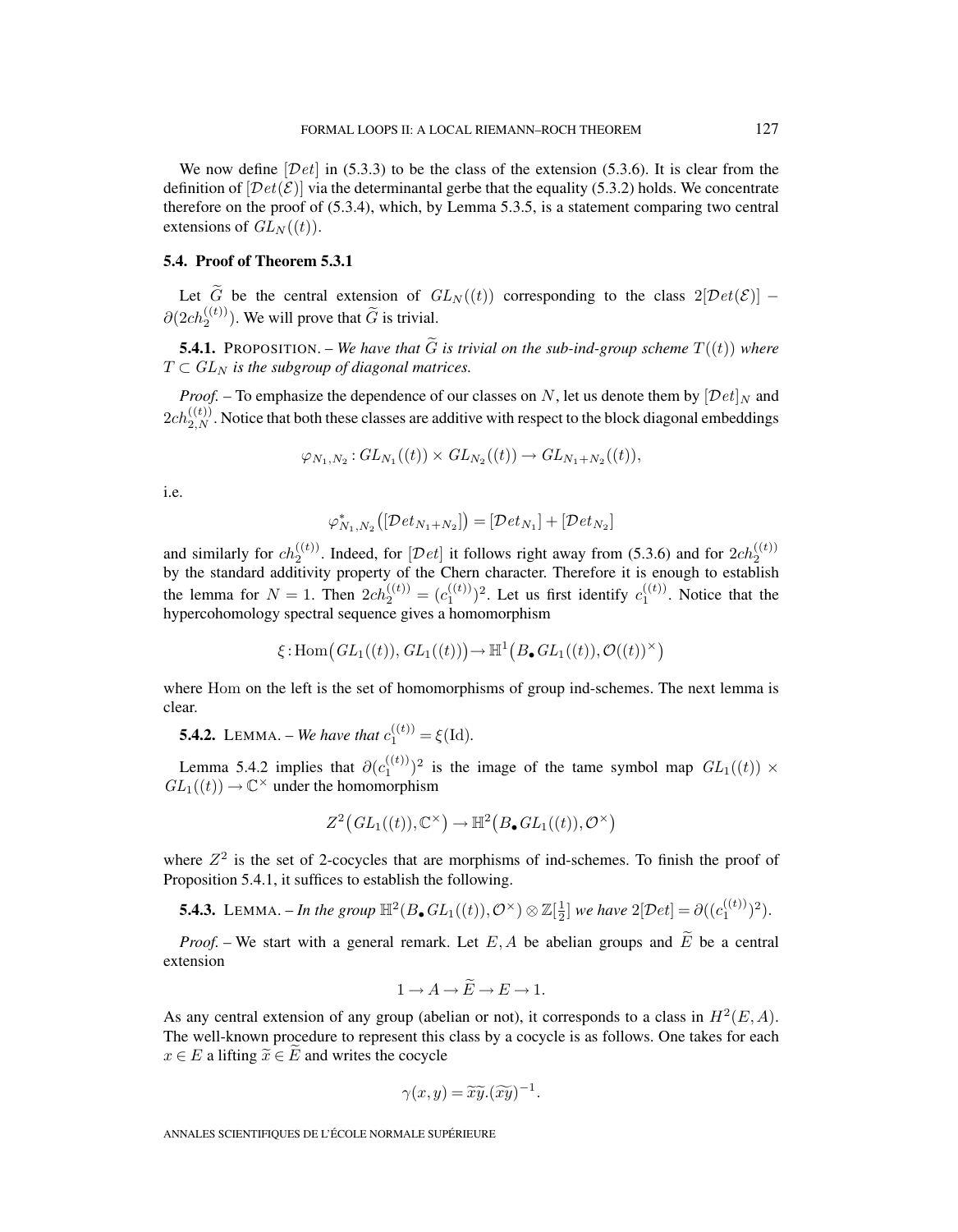On the other hand, since  $E$  is abelian, one can form the commutator pairing

$$
c(x,y) = \widetilde{x}\widetilde{y}\widetilde{x}^{-1}\widetilde{y}^{-1},
$$

which, as any bilinear pairing on any abelian group, can also be considered as a 2-cocycle. It is clear that

$$
c(x, y) = \gamma(x, y)\gamma(y, x)^{-1}.
$$

On the other hand,  $\gamma(x, y)\gamma(y, x)$  is the coboundary of the 1-cochain  $x \mapsto \gamma(x, x)$ . This means that the class if  $c(x, y)$  is equal to twice the class of  $\gamma(x, y)$ .

We now apply the above to the case where E is the group scheme  $GL_1((t))$ ,  $A = \mathbb{C}^\times$ and  $E$  is the central extension corresponding to the determinantal gerbe. To be precise, we take a commutative algebra A and apply the above to groups of  $A$ -points. It follows from the results of [2] that for  $a(t), b(t) \in A((t))^\times$  the commutator pairing  $c(a(t), b(t))$  is equal to  $(-1)^{\text{ord}}(a)$ ord $(b)$  times the Contou-Carrère symbol of  $a(t)$ ,  $b(t)$ . To be precise, in [2] the authors treated the case of an artinian local ring  $A$ . However, both the commutator pairing and the Contou-Carrère symbol are regular functions, i.e., morphisms of ind-schemes

$$
GL_1((t)) \times GL_1((t)) \to \mathbb{C}.
$$

It follows from the explicit description of  $GL_1((t))$  as an ind-scheme (Corollary 4.3.5) that two such morphisms are equal if and only if they are equal on the set of points with values in any artinian local ring.

It follows that after inverting 2, the cohomology class describing the extension is one half of the class of the Contou-Carrère symbol, i.e.,  $2[\mathcal{D}et] = \partial ((c_1^{((t))})^2)$  as claimed in Lemma 5.4.3. This also finishes the proof of Proposition 5.4.1.

**5.4.4.** LEMMA. – *The extension*  $\widetilde{G}$  *is trivial on the subgroup scheme*  $GL_N[[t]]$ *.* 

*Proof.* – For  $[Det]$  the triviality on  $GL_N[[t]]$  follows from (5.3.6) and for  $\partial(2ch_2^{((t))})$  from the fact that  $\partial$  is trivial on  $K_2(A[[t]])$  for any ring  $A$ .  $\Box$ 

**5.4.5.** LEMMA. – *The extension*  $\widetilde{G}$  *is trivial on the subgroup ind-scheme*  $SL_N((t))$ *.* 

*Proof.* – Let  $G = SL_N((t))/SL_N[[t]]$  be the affine Grassmannian for  $SL_N$ . Because of Lemma 5.4.4 the extension  $\tilde{G}|_{SL_N((t))}$  (viewed as a multiplicative  $\mathcal{O}^{\times}$ -torsor on  $SL_N((t)))$ descends to an  $\mathcal{O}^{\times}$ -torsor on G, i.e. to a line bundle which we denote by  $\mathcal{L}$ . Recall that  $\mathcal{P}i(\mathcal{G}) = \mathbb{Z}$ . See [22, Proposition 13.2.19] for instance. Let  $T_{SL} \subset T$  be the intersection  $T \cap SL_N$ . By Lemma 5.4.1 the line bundle  $\mathcal L$  is equivariant with respect to  $T_{SL}((t))$ . However, it is known that any nontrivial line bundle on  $\mathcal G$  is equivariant with respect to a nontrivial central extension of  $SL_N((t))$ , and this extension remains nontrivial on  $T_{SL}((t))$ . See op. cit. and the references there for details. So  $T_{SL}((t))$ -equivariance implies that  $\mathcal L$  is trivial. This implies that the projection

$$
\widetilde{G}|_{SL_N((t))} \to SL_N((t))
$$

splits as a morphism of ind-schemes and so  $\widetilde{G}|_{SL_N((t))}$  is given by a 2-cocycle

$$
\eta: SL_N((t)) \times SL_N((t)) \to \mathbb{C}^\times
$$

which is a morphism of ind-schemes. The fact that  $\eta$  is trivial follows from the next lemma.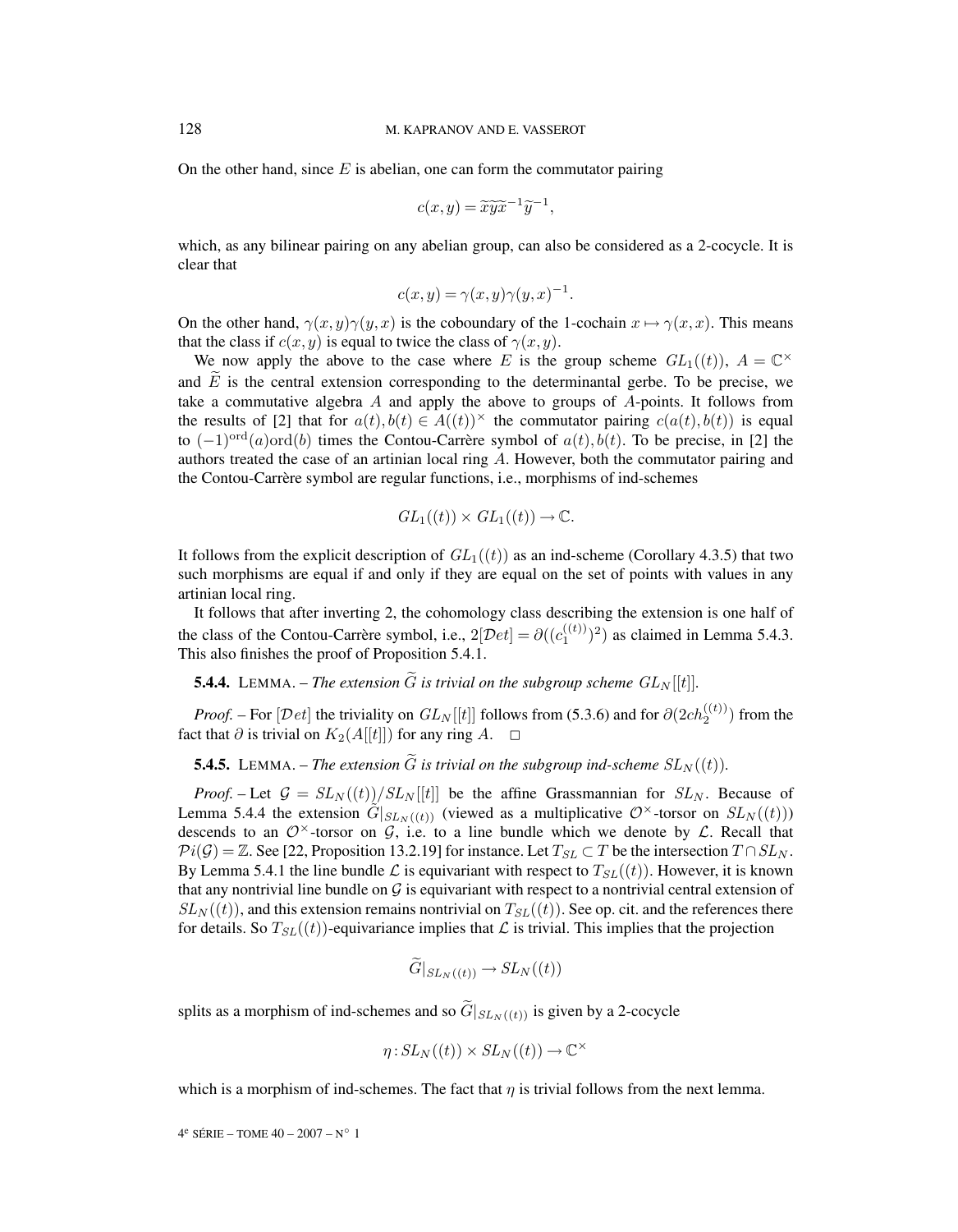**5.4.6.** LEMMA. – *We have that*  $\Gamma(SL_N((t)), \mathcal{O}^{\times}) = \mathbb{C}^{\times}$ .

*Proof. –* As well-known, any unimodular matrix over any field, in particular, over the field  $\mathbb{C}((t))$  can be factored as a product of elementary matrices  $e_{ij}(a), a \in \mathbb{C}((t)), i, j = 1, 2, ..., N$ ,  $i \neq j$ . This means that there is an integer M and a sequence of pairs of indices  $(i_{\nu}, j_{\nu})$ ,  $\nu = 1, 2, \dots, M$ , such that every matrix as above can be written as

$$
e_{i_1,j_1}(a_1)e_{i_2,j_2}(a_2),\ldots,e_{i_M,j_M}(a_M), a_{\nu} \in \mathbb{C}((t)).
$$

Let now  $\mathbb{C}((t)) = \mathcal{R}(\mathbb{A}^1/\mathbb{C}((t)))$  be the ind-scheme whose set of  $\mathbb{C}$ -points is  $\mathbb{C}((t))$ . As it is an inductive  $\overline{\text{limit}}$  of affine spaces over  $\mathbb{C}$ , we have

$$
\Gamma\big(\mathbb{C}((t)), \mathcal{O}^\times\big) = \mathbb{C}^\times.
$$

On the other hand, the construction above gives a surjective morphism of ind-schemes

$$
\underline{\mathbb{C}((t))}^M \to SL_N((t)).
$$

A nonvanishing function f on  $SL_N((t))$  gives then a nonvanishing function  $\tilde{f}$  on  $\mathbb{C}((t))^M$  which must be constant. So f is constant as well. Lemmas 5.4.6 and 5.4.5 are proved.  $\Box$ 

Now we prove the triviality of  $\tilde{G}$  on the whole  $GL_N((t))$ . We represent  $GL_N((t))$  as a semidirect product

$$
GL_N((t)) = GL_1((t)) \ltimes SL_N((t))
$$

where  $GL_1((t))$  consists of matrices diag(a, 1,..., 1). As for any semidirect product (see [7, Section 1.7]), the category of central extensions of  $GL_N((t))$  becomes identified with the category of triples  $(E, E', \rho)$  where:

- E is a central extension of  $SL_N((t))$ ,
- $E'$  is a central extension of  $GL_1((t))$ ,
- $\rho$  is an action of  $GL_1((t))$  on E lifting the action on  $SL_N((t))$  by conjugation.

Consider the triple  $(E, E', \rho)$  corresponding to our extension G. By the above lemmas, both E and  $E'$  are trivial. So  $\rho$  is a morphism of group ind-schemes

$$
\rho: GL_1((t)) \times SL_N((t)) \to \mathbb{C}^{\times}.
$$

By Lemma 5.4.5 the map  $\rho$  does not depend on the second variable. So it is uniquely determined by its restriction to  $GL_1((t)) \times T_{SL}((t))$ . This restriction, however, classifies the extension  $\widetilde{G}|_{T((t))}$  which is trivial by Lemma 5.4.1. So  $\rho$  is trivial and so is  $\widetilde{G}$ . Theorem 5.3.1 is proved.

#### **6. Application to the anomaly of the loop space and to chiral differential operators**

#### **6.1. Reminder on the formal loop space**

Let X be an affine scheme over  $\mathbb{C}$ . The ind-scheme  $\mathcal{R}(X \otimes \mathbb{C}((t)))$  will be denoted by  $\widetilde{\mathcal{L}}X$ . Thus

(6.1.1) 
$$
\text{Hom}_{\text{Isch}}\big(\text{Spec}(A), \widetilde{\mathcal{L}}X\big) = \text{Hom}_{\text{Sch}}\big(\text{Spec}(A((t))), X\big).
$$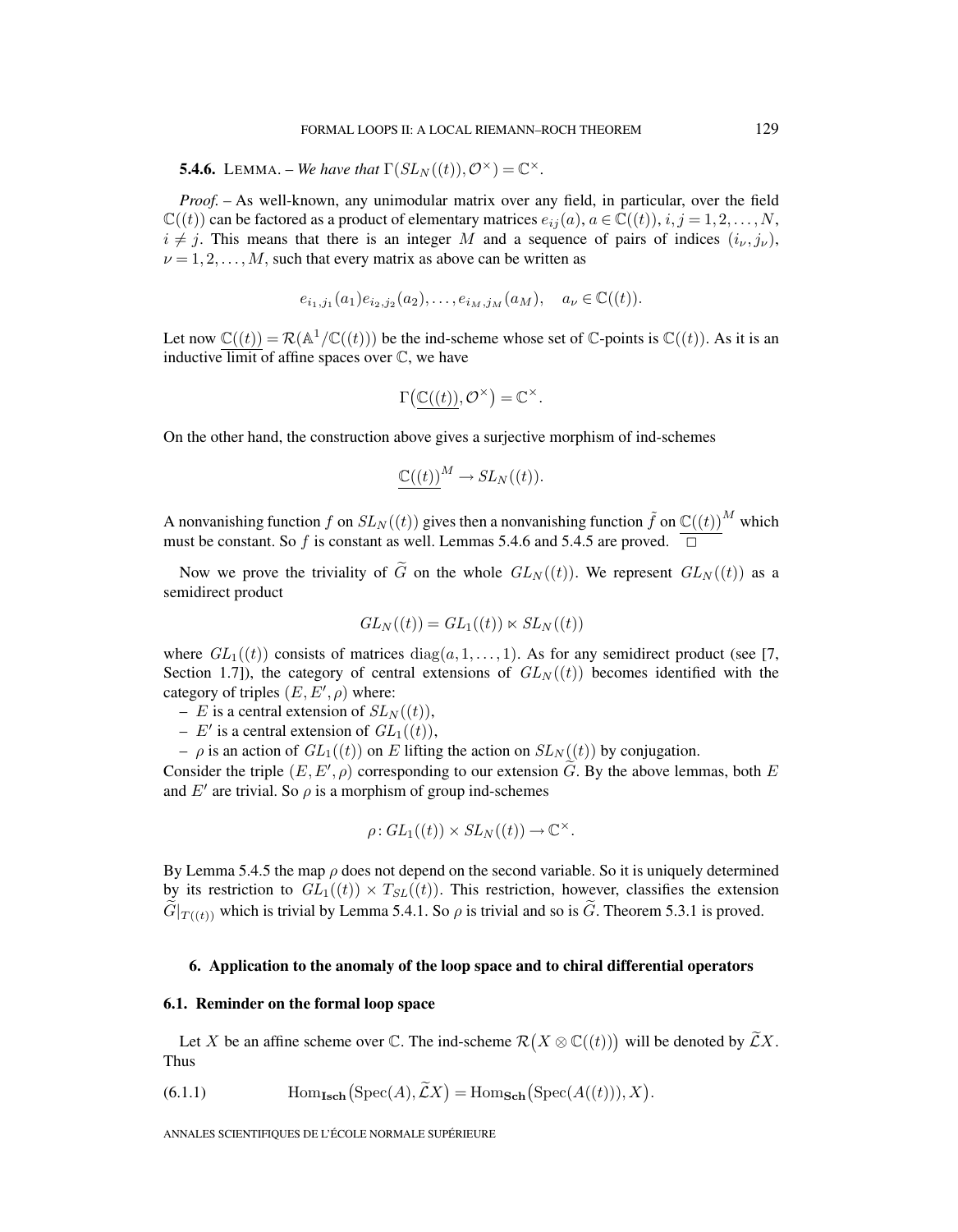Let also  $\mathcal{L}^0 X \subset \widetilde{\mathcal{L}} X$  be the subscheme such that

(6.1.2) 
$$
\text{Hom}_{\text{Sch}}(\text{Spec}(A), \mathcal{L}^0 X) = \text{Hom}_{\text{Sch}}(\text{Spec}(A[[t]]), X).
$$

The formal completion of  $\widetilde{\mathcal{L}}X$  along  $\mathcal{L}^0X$  will be denoted by  $\mathcal{L}X$  and called the formal loop space of  $X$ .

For a commutative ring A let  $A((t)) \vee \subset A((t))$  be the subring of series  $\sum_{n \in \mathbb{Z}} a_n t^n$  such that for any  $n < 0$  the element  $a_n \in A$  is nilpotent. Thus

(6.1.3) 
$$
\text{Hom}_{\text{Isch}}(\text{Spec}(A), \mathcal{L}X) = \text{Hom}_{\text{Sch}}(\text{Spec}(A((t))\vee), X).
$$

It is well known that the scheme  $\mathcal{L}^0 X$  can be defined for any variety X, affine or not, and the condition (6.1.2) holds. See [5] for details. Further, for any scheme  $S$  we have

 $\text{Hom}_{\textbf{Sch}}(S, \mathcal{L}^0 X) = \text{Hom}_{\textbf{Lrs}}((S, \mathcal{O}_S[[t]]), (X, \mathcal{O}_X)),$ 

where **Lrs** is the category of locally ringed spaces.

It was shown in [20] that  $\mathcal{L}X$  can also be defined for an arbitrary X and, in addition to (6.1.3), we have, for any scheme  $S$ ,

$$
\mathrm{Hom}_{\mathbf{Isch}}(S,\mathcal{L}X)=\mathrm{Hom}_{\mathbf{Lrs}}\big(\big(S,\mathcal{O}_S((t))^\vee\big),(X,\mathcal{O}_X)\big).
$$

Thus, for any  $f : S \to \mathcal{L}X$ , we will denote by

$$
f_{\sharp}: S \to X
$$
,  $f^{\flat}: f_{\sharp}^{-1} \mathcal{O}_X \to \mathcal{O}_S((t))\sqrt{}$ 

the corresponding morphism of ringed spaces. Thus we have a diagram

$$
X \xleftarrow{p} \mathcal{L}^0 X \xrightarrow{i} \mathcal{L} X.
$$

The ind-scheme  $\mathcal{L}X$  being a formal neighborhood of  $\mathcal{L}X$ , it is completely determined by the sheaf of topological rings  $\mathcal{O}_{\mathcal{L}X}$  on  $(\mathcal{L}^0 X)_{\text{Zar}} = (\mathcal{L}X)_{\text{Zar}}$ .

#### **6.2. The evaluation map**

Let X be an arbitrary scheme over  $\mathbb{C}$ , and  $U \subset X$  be an affine open subset. We have then the evaluation map

$$
\epsilon_U:((\widetilde{\mathcal{L}}U)_{\mathrm{Zar}},\mathcal{O}_{\widetilde{\mathcal{L}}U}((t)))\to ((U\otimes \mathbb{C}((t)))_{\mathrm{Zar}},\mathcal{O}_{U\otimes \mathbb{C}((t))})
$$

from Section 5. Consider the composition of  $\epsilon_U$  with the embedding

$$
\big((\mathcal{L}U)_{\text{Zar}},\mathcal{O}_{\mathcal{L}U}((t))\big) \subset \big(\big(\tilde{\mathcal{L}}U\big)_{\text{Zar}},\mathcal{O}_{\tilde{\mathcal{L}}U}((t))\big)
$$

and the projection (morphism of schemes)

$$
U\otimes \mathbb{C}((t))\to U.
$$

The resulting morphism of ringed spaces will be denoted by

$$
ev_U: (\mathcal{L}^0 U, \mathcal{O}_{\mathcal{L}U}((t))) \to (U, \mathcal{O}_U).
$$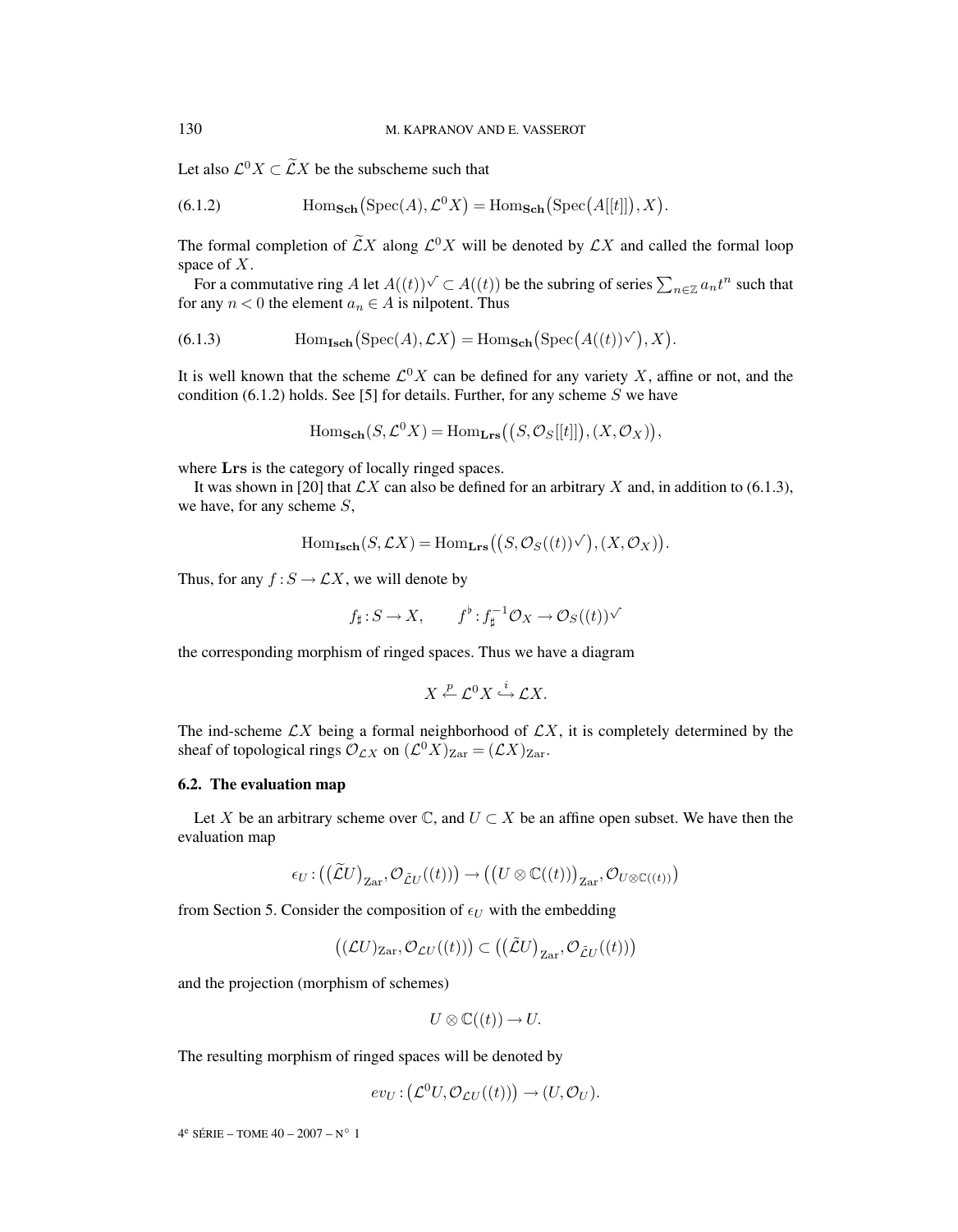Since for  $U' \subset U$  we have  $ev_{U'} = ev_U |_{\mathcal{L}^0 U'}$ , we have that the  $ev_U$ ,  $U \subset X$ , glue together into a morphism of ringed spaces

$$
ev = ev_X : (\mathcal{L}^0 X, \mathcal{O}_{\mathcal{L}X}((t))) \to (X, \mathcal{O}_X)
$$

which we also call the evaluation map. Its underlying morphism of topological spaces is  $p:\mathcal{L}^0 X \to X$ . It is the algebro-geometric analog of the evaluation map

$$
S^1 \times \text{Map}(S^1, X) \to X
$$

for the space of smooth loops.

#### **6.3. The bundles**  $\mathcal{E}_\mathcal{L}$

Let X be a  $\mathbb C$ -scheme and  $\mathcal E$  a quasi-coherent sheaf of  $\mathcal O_X$ -modules. We denote

(6.3.1) 
$$
\mathcal{E}_{\mathcal{L}} = ev^*(\mathcal{E}) = p^{-1} \mathcal{E} \otimes_{p^{-1}\mathcal{O}_X} \mathcal{O}_{\mathcal{L}X}((t)).
$$

This is a  $\mathcal{O}_{\mathcal{L}X}(t)$ -module. The relation between ev and  $\epsilon_U, U \subset X$  affine open, allows us to describe  $\mathcal{E}_{\mathcal{L}}$  via  $\epsilon_U$ . Namely, let  $\mathcal{E} \otimes \mathbb{C}((t))$  be the quasicoherent sheaf on  $X \otimes \mathbb{C}((t))$  obtained by extension of scalars. Then

(6.3.2) 
$$
\mathcal{E}_{\mathcal{L}} = \epsilon_U^* \big( \mathcal{E} \otimes \mathbb{C}((t)) \big) \big|_{\mathcal{L}X}.
$$

For an ind-scheme Z one defines the sheaf  $\Omega_Z^1$  on  $Z_{\text{Zar}}$  as in [11]. Then, Lemma 6.5 of op. cit. together with (6.3.2) imply the following fact.

**6.3.3.** THEOREM. – Let X be a smooth  $\mathbb{C}$ -variety. Then  $\Omega^1_{\mathcal{L}X} = \Omega^1_{X,\mathcal{L}}$ .

#### **6.4. The RR theorem for the bundles**  $\mathcal{E}_{\mathcal{L}}$

By definition, for every scheme S and any morphism  $f : S \to \mathcal{L}X$  the preimage of  $\mathcal{E}_{\mathcal{L}}$  under f is equal to

$$
\mathcal{E}_{\mathcal{L},f} = f_{\sharp}^{-1}(\mathcal{E}) \otimes_{f_{\sharp}^{-1}(\mathcal{O}_X)} \mathcal{O}_S((t)).
$$

Thus, the determinantal classes of the  $\mathcal{E}_{\mathcal{L},f}$  give rise to a class

$$
[\mathcal{D}et(\mathcal{E}_{\mathcal{L}})] \in H^2(\mathcal{L}X, \mathcal{O}_{\mathcal{L}X}^{\times}).
$$

**6.4.1.** THEOREM. – *We have that*  $[\mathcal{D}et(\mathcal{E}_{\mathcal{L}})] = \partial(ev^*(ch_2(\mathcal{E})))$  *in*  $H^2(\mathcal{L}X, \mathcal{O}_{\mathcal{L}X}^{\times}) \otimes \mathbb{Z}[\frac{1}{2}],$ *where*

$$
ev^*: H^2(X, K_2(\mathcal{O}_X)) \to H^2(\mathcal{L}X, K_2(\mathcal{O}_{\mathcal{L}X}((t))))
$$

*is the morphism induced by ev on*  $K_2$  *and* 

$$
\partial: H^2(\mathcal{L}X, K_2(\mathcal{O}_{\mathcal{L}X}((t)))) \to H^2(\mathcal{L}X, \mathcal{O}_{\mathcal{L}X}^\times)
$$

*is the boundary map.*

*Proof.* – Follows from the local Riemann–Roch theorem 5.3.1 applied to any  $(S, f)$ .  $\square$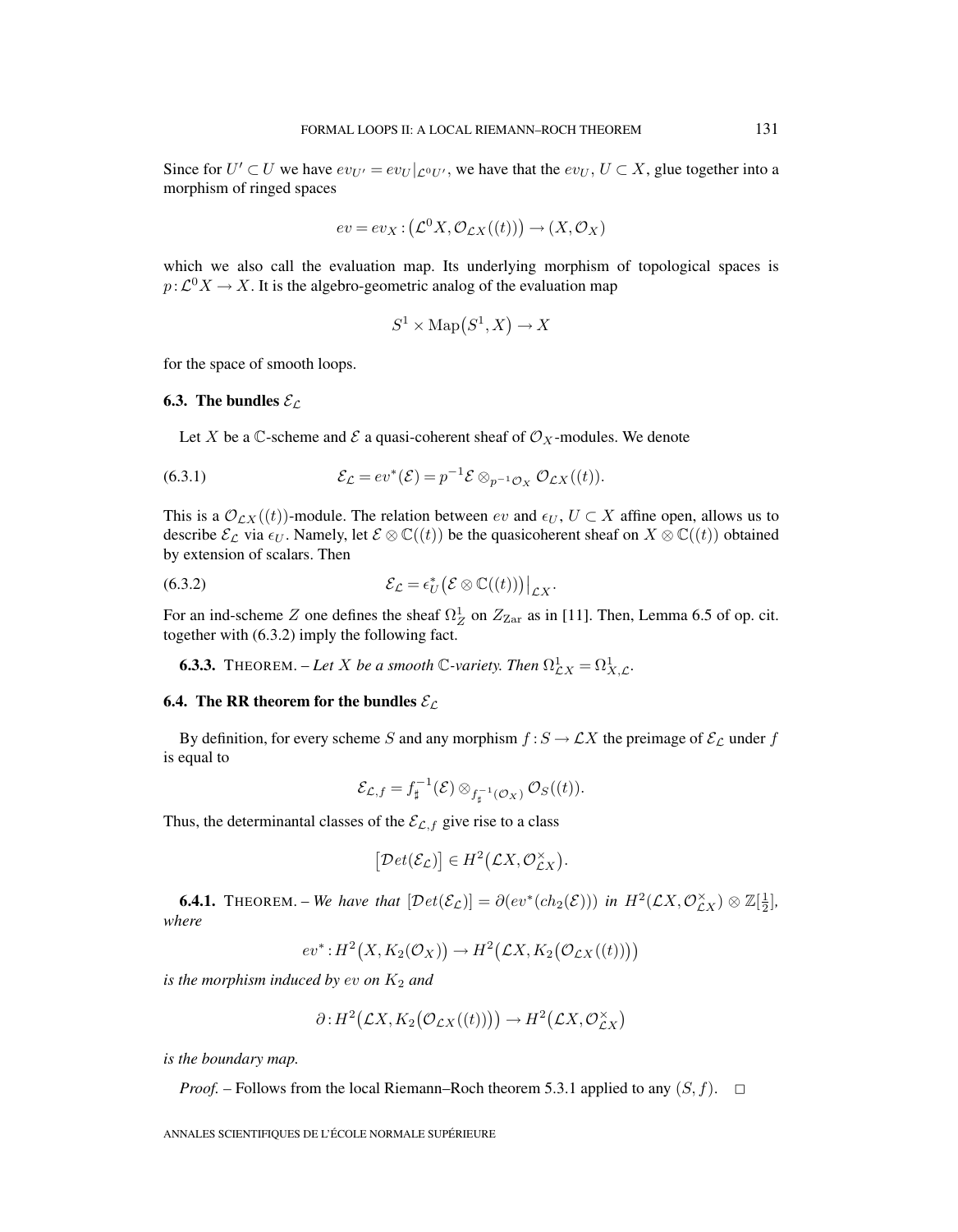#### **6.5. Consequences for the gerbe of chiral differential operators**

Let X be a smooth C-variety. The category  $D_{CX}$  of right D-modules on  $\mathcal{L}X$  was constructed in [20] as an abstract category, but not as a category of sheaves. In the forthcoming paper [21] it is shown that a trivialization  $\tau$  of the gerbe  $Det(\Omega_{\mathcal{L}X}^1)$  gives a functor

$$
\gamma_{\tau}: \mathbf{D}_{\mathcal{L}X} \to \mathbf{Sh}_{X}.
$$

In particular, applying  $\gamma_{\tau}$  to the object

$$
i_!p^!(\omega_X)\in \mathbf{D}_{\mathcal{L}X}
$$

one gets a sheaf of chiral differential operators. Thus, Theorem 6.4.1 provides a conceptual explanation of the result of [16,17] relating the class of the gerbe of CDO with  $ch_2(\Omega^1_X)$ .

#### **REFERENCES**

- [1] ARBARELLO E., DE CONCINI C., KAC V., The infinite wedge representation and the reciprocity law for algebraic curves, Part 1, in: Proc. Sympos. Pure Math., vol. **49**, Amer. Math. Soc., Providence, RI, 1989, pp. 171–190.
- [2] ANDERSON G., PABLOS ROMO F., Simple proofs of classical explicit reciprocity laws on curves using determinantal groupoids over an artinian local ring, *Comm. Algebra* **32** (2004) 79–102.
- [3] BLOCH S., K<sup>2</sup> and algebraic cycles, *Ann. of Math.* **99** (1974) 349–379.
- [4] BRESSLER P., KAPRANOV M., TSYGAN B., VASSEROT É., Riemann–Roch for real varieties, in preparation.
- [5] BOSCH S., LÜTKEBOHMERT W., RAYNAUD M., Néron Models, Springer-Verlag, Berlin/New York, 1990.
- [6] BREEN L., On the classification of 2-gerbes and 2-stacks, *Astérisque* **225** (1994).
- [7] BRYLINSKI J.-L., DELIGNE P., Central extensions of reductive groups by K2, *Publ. Math. IHÉS* **94** (2001) 5–85.
- [8] CONTOU-CARRÈRE C., Jacobienne locale, groupe de bivecteurs de Witt universel et symbole modéré, *C. R. Acad. Sci. Paris, Série I* **318** (1994) 743–746.
- [9] DELIGNE P., Le déterminant de la cohomologie, *Contemp. Math.* **67** (1987) 93–177.
- [10] DELIGNE P., Le symbole modéré, *Publ. Math. IHÉS* **73** (1991) 147–181.
- [11] DRINFELD V., Infinite-dimensional vector bundles in algebraic geometry (an introduction), math.AG/0309155.
- [12] ELBAZ-VINCENT PH., MUELLER-STACH S., Milnor K-theory of rings, higher Chow groups and applications, *Invent. Math.* **148** (2002) 177–206.
- [13] GILLET H., Riemann–Roch theorems for higher algebraic K-theory, *Adv. Math.* **40** (1981) 203–289.
- [14] GONCHAROV A.B., Explicit construction of characteristic classes, in: Adv. Soviet Math., vol. **16**, Amer. Math. Soc., Providence, RI, 1993, pp. 169–210.
- [15] DENEF J., LOESER F., Germs of arcs on singular algebraic varieties and motivic integration, *Invent. Math.* **135** (1999) 201–232.
- [16] GORBOUNOV V., MALIKOV F., SCHECHTMAN V., Gerbes of chiral differential operators, *Math. Res. Lett.* **7** (2000) 55–66.
- [17] GORBOUNOV V., MALIKOV F., SCHECHTMAN V., Gerbes of chiral differential operators. II. Vertex algebroids, *Invent. Math.* **155** (2004) 605–680.
- [18] HABOUSH W., Infinite-dimensional algebraic geometry: algebraic structures on p-adic groups and their homogeneous spaces, *Tohoku Math. J.* **57** (2005) 65–117.
- [19] KAC V., Vertex Algebras for Beginners, University Lecture Series, vol. **10**, Amer. Math. Soc., Providence, RI, 1996.